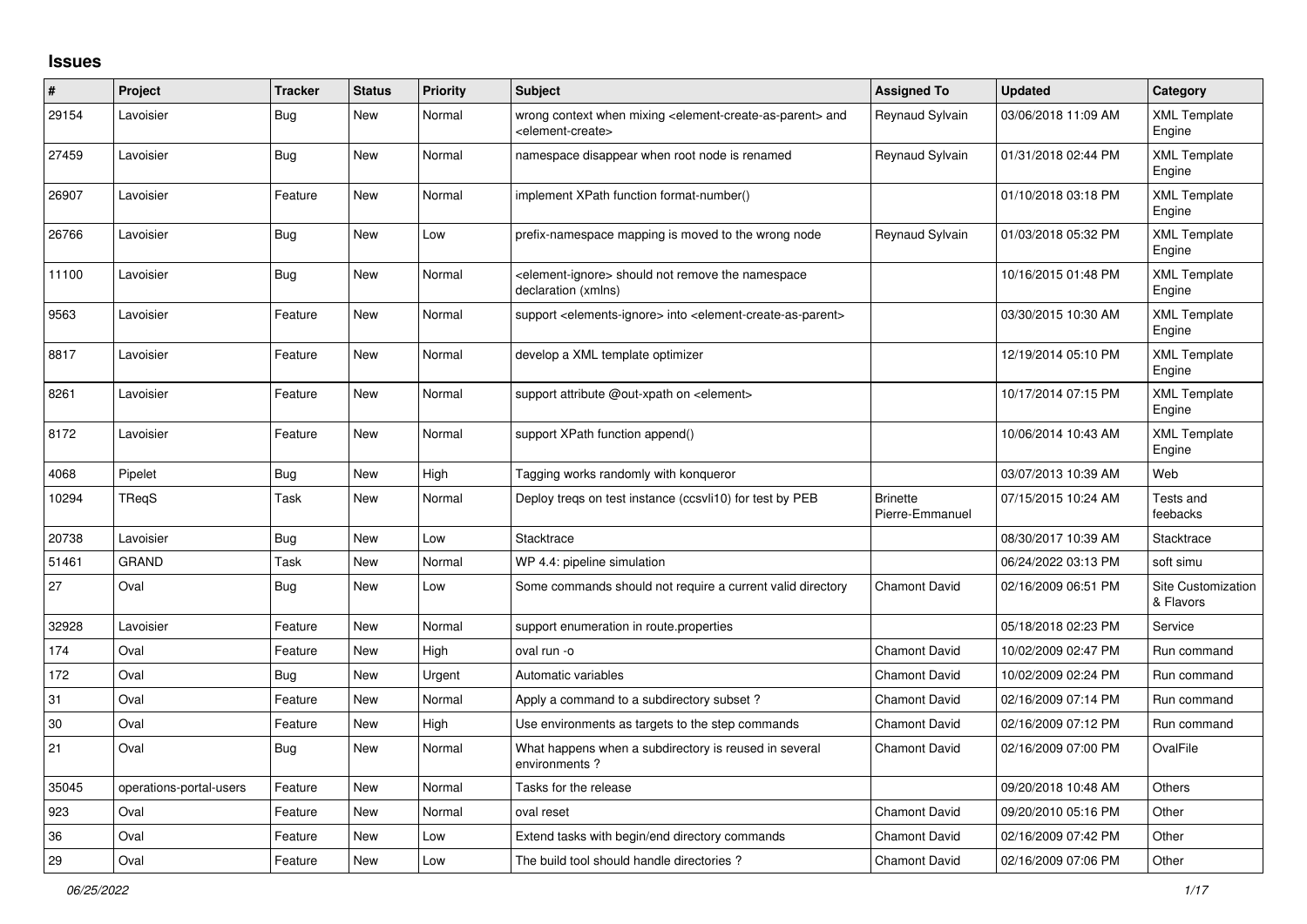| $\#$  | Project                 | <b>Tracker</b> | <b>Status</b> | <b>Priority</b> | <b>Subject</b>                                                                                 | <b>Assigned To</b>     | <b>Updated</b>      | Category                       |
|-------|-------------------------|----------------|---------------|-----------------|------------------------------------------------------------------------------------------------|------------------------|---------------------|--------------------------------|
| 28    | Oval                    | Bug            | <b>New</b>    | Low             | "oval validate" should remove differences in "oval log"                                        | <b>Chamont David</b>   | 12/08/2010 09:47 PM | Other                          |
| 51444 | <b>GRAND</b>            | Task           | <b>New</b>    | Normal          | WP 3.5: infra documentation                                                                    |                        | 06/24/2022 01:50 PM | infra soft                     |
| 51442 | <b>GRAND</b>            | Task           | New           | Normal          | WP 4.3: workflow and scheduler                                                                 |                        | 06/24/2022 03:03 PM | infra soft                     |
| 37    | Oval                    | Feature        | New           | Low             | Automatically select the shell flavor                                                          | <b>Chamont David</b>   | 02/16/2009 07:44 PM | Implementation                 |
| 34    | Oval                    | Feature        | <b>New</b>    | Normal          | Extend input/output control                                                                    | <b>Chamont David</b>   | 02/16/2009 07:27 PM | Implementation                 |
| 26    | Oval                    | Bug            | <b>New</b>    | Low             | Commands options not well propagated, when declared within<br>an OvalFile                      | <b>Chamont David</b>   | 02/16/2009 06:50 PM | Implementation                 |
| 25    | Oval                    | Bug            | <b>New</b>    | Low             | Temporary files after a crash                                                                  | <b>Chamont David</b>   | 02/16/2009 06:46 PM | Implementation                 |
| 22    | Oval                    | <b>Bug</b>     | <b>New</b>    | Low             | Deliver messages when ISA fails                                                                | <b>Chamont David</b>   | 02/16/2009 06:22 PM | Implementation                 |
| 7463  | Lavoisier               | Feature        | New           | Normal          | add attribute tpl:url.                                                                         |                        | 06/17/2014 04:54 PM | <b>HTML Template</b><br>Engine |
| 7736  | <b>Topology Manager</b> | <b>Bug</b>     | <b>New</b>    | High            | Generate electronic config files without GTS                                                   | Legay Eric             | 09/22/2014 05:12 PM | GUI                            |
| 7486  | <b>Topology Manager</b> | Feature        | New           | Normal          | Modification of information                                                                    |                        | 06/19/2014 02:41 PM | GUI                            |
| 7483  | <b>Topology Manager</b> | Feature        | New           | Normal          | Protect modification                                                                           |                        | 06/19/2014 02:27 PM | <b>GUI</b>                     |
| 7036  | <b>Topology Manager</b> | Feature        | <b>New</b>    | Normal          | Adding window to choose experiment                                                             | Legay Eric             | 04/30/2014 03:12 PM | <b>GUI</b>                     |
| 49150 | PyROS                   | Task           | New           | High            | Ajout du script PYROS wrapper sur pyros.py pour gérer<br>proprement tous les contextes d'appel | <b>Pallier Etienne</b> | 01/31/2022 11:36 AM | Evolution                      |
| 44388 | <b>PyROS</b>            | Task           | <b>New</b>    | High            | (GF2) SOURCE CODE MANAGEMENT (GITLAB)                                                          |                        | 02/02/2022 12:28 PM | Evolution                      |
| 44356 | PyROS                   | Task           | <b>New</b>    | Normal          | tester la nouvelle grammaire INDI sur un telescope                                             |                        | 03/25/2021 05:38 PM | Evolution                      |
| 12993 | <b>ENX</b>              | Bug            | <b>New</b>    | Normal          | init.enx                                                                                       | Dosme Nicolas          | 03/30/2016 02:37 PM | <b>ENX Core</b>                |
| 8693  | <b>ENX</b>              | Feature        | New           | Normal          | sauver log level                                                                               |                        | 12/09/2014 03:54 PM | <b>ENX Core</b>                |
| 5448  | <b>ENX</b>              | Bug            | <b>New</b>    | Normal          | configure enx                                                                                  |                        | 10/30/2013 10:31 AM | <b>ENX Core</b>                |
| 5447  | <b>ENX</b>              | Bug            | New           | Low             | make distclean - DCOD                                                                          | Legay Eric             | 11/13/2013 04:05 PM | <b>ENX Core</b>                |
| 5431  | <b>ENX</b>              | Support        | New           | Low             | Cleaning compilation chain                                                                     | Legay Eric             | 10/29/2013 10:18 AM | <b>ENX Core</b>                |
| 4652  | <b>ENX</b>              | Feature        | <b>New</b>    | Low             | rename appenders.ad[sb]                                                                        |                        | 06/13/2013 10:19 AM | <b>ENX Core</b>                |
| 3851  | <b>ENX</b>              | Task           | New           | Low             | [named register] Tagging new print                                                             |                        | 01/22/2013 05:04 PM | <b>ENX Core</b>                |
| 3834  | <b>ENX</b>              | <b>Bug</b>     | <b>New</b>    | Low             | Removing data8 type for MM and MD                                                              |                        | 01/17/2013 06:08 PM | <b>ENX Core</b>                |
| 3833  | <b>ENX</b>              | Task           | New           | Low             | [named register] Modifying MD and MM command type                                              |                        | 01/17/2013 06:06 PM | <b>ENX Core</b>                |
| 3832  | <b>ENX</b>              | Task           | New           | Low             | [named register] New control                                                                   |                        | 01/17/2013 06:04 PM | <b>ENX Core</b>                |
| 2644  | <b>ENX</b>              | Feature        | <b>New</b>    | Low             | Que faire en cas de multiple connexion sans quit                                               |                        | 01/22/2013 05:04 PM | <b>ENX Core</b>                |
| 659   | <b>ENX</b>              | Feature        | New           | Normal          | Gestion des arbres DOM                                                                         |                        | 01/16/2013 11:33 AM | <b>ENX Core</b>                |
| 656   | <b>ENX</b>              | Feature        | New           | Low             | named register                                                                                 |                        | 01/30/2013 03:59 PM | <b>ENX Core</b>                |
| 42    | <b>ENX</b>              | Feature        | New           | Urgent          | Module ID Handler                                                                              |                        | 06/05/2013 02:27 PM | <b>ENX Core</b>                |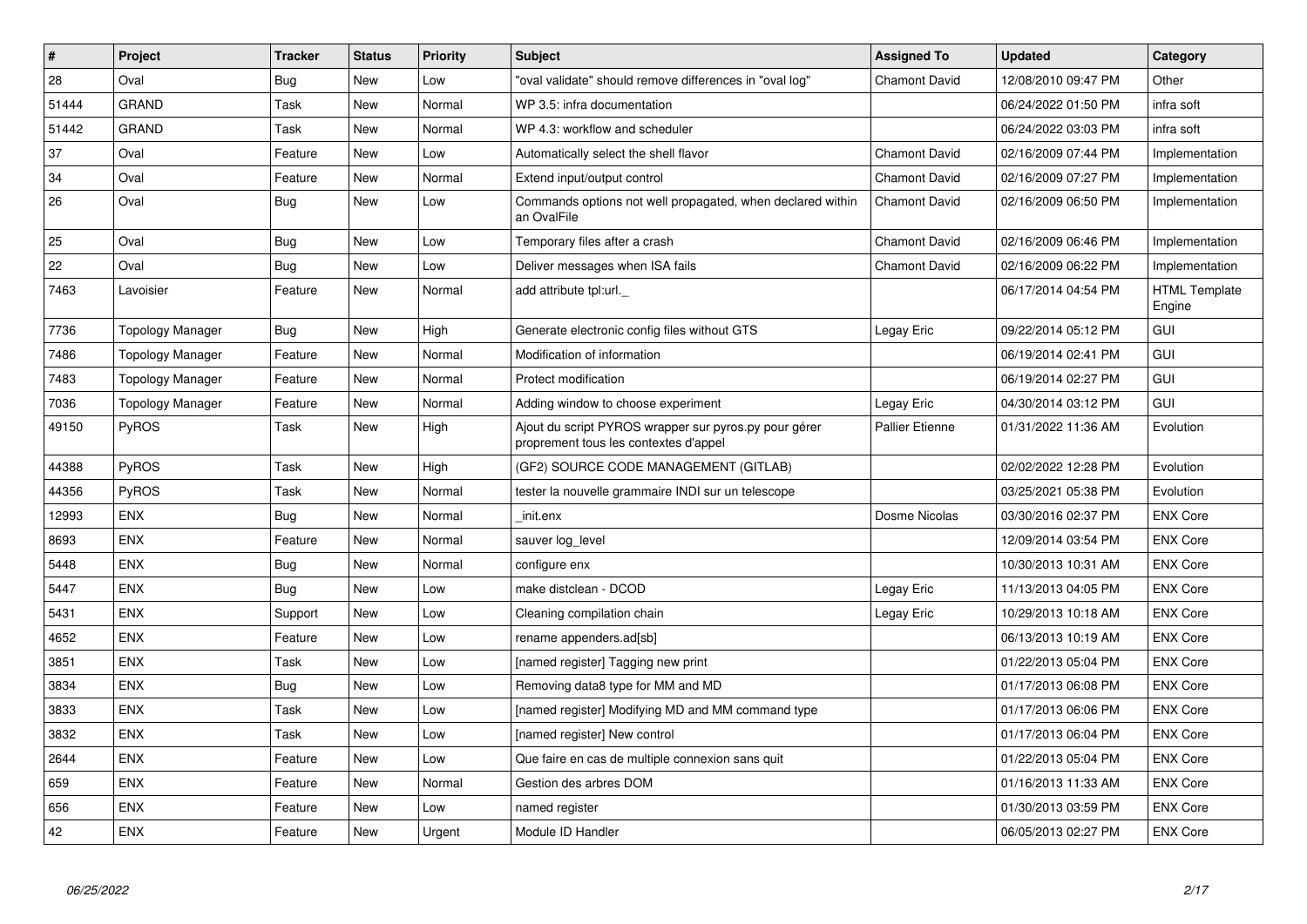| $\#$  | <b>Project</b>          | <b>Tracker</b> | <b>Status</b> | <b>Priority</b> | <b>Subject</b>                                                                                    | <b>Assigned To</b>   | <b>Updated</b>      | Category                 |
|-------|-------------------------|----------------|---------------|-----------------|---------------------------------------------------------------------------------------------------|----------------------|---------------------|--------------------------|
| 41294 | Lavoisier               | Feature        | <b>New</b>    | High            | add support for attribute @null in namespace<br>http://software.in2p3.fr/lavoisier/tables.xsd     | Reynaud Sylvain      | 09/25/2020 03:38 PM | Engine                   |
| 33857 | Lavoisier               | <b>Bug</b>     | <b>New</b>    | Normal          | post-processors namespace mapping must be defined in view                                         |                      | 06/18/2018 01:29 PM | Engine                   |
| 33350 | Lavoisier               | Feature        | New           | Low             | add a XPath function multireplace()                                                               |                      | 05/31/2018 03:49 PM | Engine                   |
| 27576 | Lavoisier               | Feature        | New           | Normal          | add a parameter "priority" on WhenCreatedTrigger                                                  |                      | 02/02/2018 03:18 PM | Engine                   |
| 27570 | Lavoisier               | Feature        | New           | Normal          | Notified Trigger should bypass attribute @ignore-during                                           |                      | 02/02/2018 03:05 PM | Engine                   |
| 9624  | Lavoisier               | Feature        | New           | Normal          | when cache is empty and being built, user queries should be<br>waiting for it rather than failing |                      | 04/01/2015 06:30 PM | Engine                   |
| 9606  | Lavoisier               | Feature        | New           | High            | add attribute @encoding to element <connector></connector>                                        |                      | 03/31/2015 06:29 PM | Engine                   |
| 9564  | Lavoisier               | Feature        | <b>New</b>    | Normal          | reorganize <pre-renderer> section</pre-renderer>                                                  |                      | 03/30/2015 10:37 AM | Engine                   |
| 9562  | Lavoisier               | Feature        | <b>New</b>    | Normal          | re-implement <pre-renderers> in streaming mode</pre-renderers>                                    |                      | 03/30/2015 10:32 AM | Engine                   |
| 8405  | Lavoisier               | Feature        | <b>New</b>    | Normal          | implement XPath function choose not null(arg1, arg2)                                              |                      | 10/30/2014 02:21 PM | Engine                   |
| 8404  | Lavoisier               | Feature        | New           | Normal          | support parameters in <pre-renderers></pre-renderers>                                             |                      | 10/30/2014 11:03 AM | Engine                   |
| 8258  | Lavoisier               | Feature        | New           | Normal          | add attribute @default to <renderers></renderers>                                                 |                      | 10/17/2014 07:07 PM | Engine                   |
| 8241  | Lavoisier               | Feature        | <b>New</b>    | Normal          | improve dropdown list of view "form"                                                              |                      | 10/15/2014 06:05 PM | Engine                   |
| 7619  | Lavoisier               | Feature        | <b>New</b>    | Normal          | replace @INCLUDES with #include in properties files                                               |                      | 07/04/2014 11:17 AM | Engine                   |
| 7461  | Lavoisier               | Feature        | <b>New</b>    | High            | add XPath function url()                                                                          |                      | 02/17/2015 01:04 PM | Engine                   |
| 6353  | Lavoisier               | Feature        | <b>New</b>    | Low             | support new parameter type "Language"                                                             |                      | 03/24/2014 10:40 AM | Engine                   |
| 6325  | Lavoisier               | Feature        | New           | Low             | enable limiting the maximum output size                                                           |                      | 03/24/2014 10:40 AM | Engine                   |
| 6303  | Lavoisier               | Feature        | <b>New</b>    | Low             | support attributes @package and @id on <config></config>                                          |                      | 03/24/2014 10:31 AM | Engine                   |
| 6260  | Lavoisier               | Feature        | New           | Low             | support introspection of view-template                                                            |                      | 03/24/2014 10:40 AM | Engine                   |
| 5558  | Lavoisier               | Feature        | <b>New</b>    | Low             | add XPath function build_xpath()                                                                  |                      | 11/29/2013 09:58 AM | Engine                   |
| 5090  | Lavoisier               | Feature        | New           | Low             | add new adaptor type: <writer></writer>                                                           |                      | 03/24/2014 10:26 AM | Engine                   |
| 5527  | <b>ENX</b>              | Feature        | <b>New</b>    | Low             | Named register list                                                                               |                      | 11/18/2013 05:30 PM | <b>Drivers</b>           |
| 5572  | <b>ENX</b>              | Support        | New           | Low             | Cleaning autorconf                                                                                | Legay Eric           | 11/25/2013 03:23 PM | Driver Generator         |
| 852   | <b>ENX</b>              | Feature        | <b>New</b>    | Low             | Better handling of exception in empty skeleton                                                    | Legay Eric           | 01/30/2013 03:58 PM | <b>Driver Generator</b>  |
| 23257 | operations-portal-users | Bug            | New           | Normal          | Downtime notification admin page                                                                  |                      | 10/25/2017 03:57 PM | Downtime<br>Notification |
| 660   | <b>ENX</b>              | Support        | <b>New</b>    | High            | Documentation                                                                                     | Legay Eric           | 05/27/2010 10:55 AM | Documentation            |
| 35    | Oval                    | Feature        | <b>New</b>    | Normal          | Give less importance to the build step                                                            | <b>Chamont David</b> | 02/16/2009 07:41 PM | Documentation            |
| 32    | Oval                    | Bug            | <b>New</b>    | Normal          | Write a more detailed configuration doc                                                           | <b>Chamont David</b> | 02/16/2009 07:18 PM | Documentation            |
| 30741 | Lavoisier               | Feature        | <b>New</b>    | Low             | add research button on web site                                                                   |                      | 04/04/2018 10:53 AM | Doc                      |
| 30735 | Lavoisier               | Feature        | <b>New</b>    | Low             | write documentation about the admin web console                                                   |                      | 04/04/2018 10:52 AM | <b>Doc</b>               |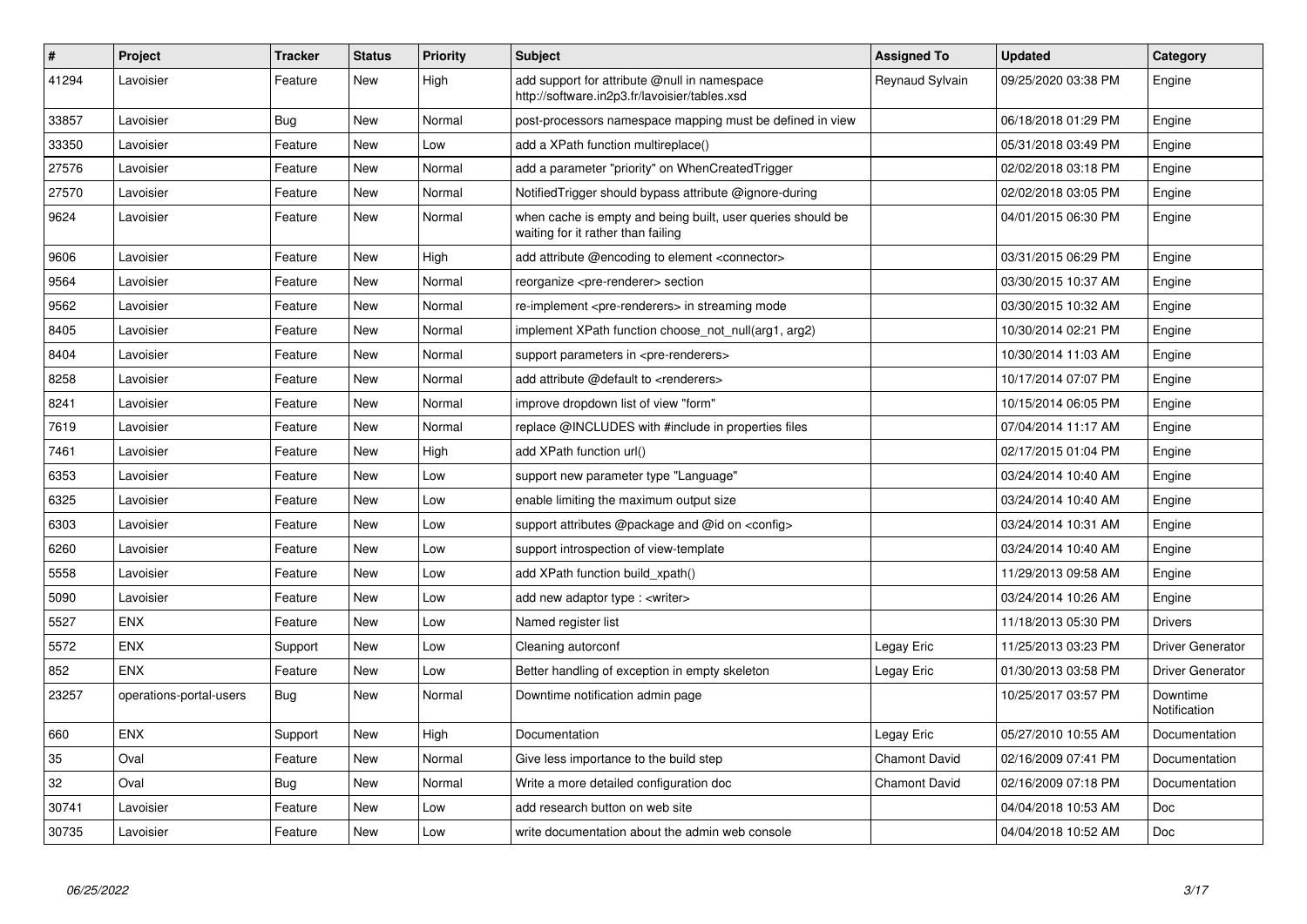| $\sharp$ | Project                 | <b>Tracker</b> | <b>Status</b> | <b>Priority</b> | <b>Subject</b>                                                                                                              | <b>Assigned To</b>                 | <b>Updated</b>      | Category                   |
|----------|-------------------------|----------------|---------------|-----------------|-----------------------------------------------------------------------------------------------------------------------------|------------------------------------|---------------------|----------------------------|
| 8380     | Lavoisier               | Bug            | New           | Normal          | remove attribute @evaluated from generated adaptors<br>documentation                                                        |                                    | 10/28/2014 04:51 PM | Doc                        |
| 5051     | Lavoisier               | Support        | New           | Normal          | Explain cache trigger workflow                                                                                              | Lequeux Olivier                    | 09/13/2013 10:36 AM | Doc                        |
| 905      | Oval                    | <b>Bug</b>     | New           | Urgent          | Use of parenthesis in diffline regular expression                                                                           | Chamont David                      | 09/14/2010 06:17 PM | Diff command               |
| 33       | Oval                    | Feature        | New           | Normal          | Support for gzipped ref files                                                                                               | Chamont David                      | 02/16/2009 07:23 PM | Diff command               |
| 9548     | TReqS                   | Task           | New           | Normal          | Move doc from git project to elsewhere                                                                                      | <b>Brinette</b><br>Pierre-Emmanuel | 03/27/2015 09:59 AM | Dev. and build<br>settings |
| 35044    | operations-portal-users | Feature        | New           | Normal          | New ROD dashboard                                                                                                           |                                    | 09/20/2018 10:42 AM | Dashboard                  |
| 7490     | <b>Topology Manager</b> | <b>Bug</b>     | New           | Normal          | Needed libp42.so.1                                                                                                          |                                    | 06/19/2014 11:15 PM | Core TM                    |
| 7073     | <b>Topology Manager</b> | Bug            | New           | Normal          | Off on GTS tree                                                                                                             |                                    | 05/07/2014 04:55 PM | Core TM                    |
| 7046     | <b>Topology Manager</b> | Bug            | New           | Normal          | password hardcoded                                                                                                          | Legay Eric                         | 05/06/2014 09:54 AM | Core TM                    |
| 7040     | <b>Topology Manager</b> | Bug            | New           | Normal          | Fixing configure                                                                                                            |                                    | 04/30/2014 03:46 PM | Core TM                    |
| 5719     | <b>Topology Manager</b> | Feature        | New           | Low             | Launching server easily                                                                                                     | Dosme Nicolas                      | 01/09/2014 03:53 PM | Core TM                    |
| 9622     | Lavoisier               | Feature        | New           | Normal          | add links to fallback views into view "dependencies"                                                                        |                                    | 04/01/2015 06:19 PM | Console                    |
| 9086     | Lavoisier               | Feature        | New           | High            | enable refreshing all notifiable caches with one single click                                                               |                                    | 02/09/2015 12:37 PM | Console                    |
| 7566     | Lavoisier               | Bug            | New           | Low             | fields of view "form" are disabled when they have default value                                                             |                                    | 06/27/2014 04:53 PM | Console                    |
| 7465     | Lavoisier               | Bug            | New           | Normal          | fix all the relative URL used by the web console                                                                            |                                    | 06/17/2014 04:57 PM | Console                    |
| 7464     | Lavoisier               | Feature        | New           | Normal          | replace XSL with HTML template in web console                                                                               |                                    | 06/17/2014 04:55 PM | Console                    |
| 7325     | Lavoisier               | Feature        | New           | Normal          | support filtering dependencies graph by categories                                                                          |                                    | 06/04/2014 05:14 PM | Console                    |
| 5442     | Lavoisier               | Feature        | New           | Low             | create a view 'stoppoint'                                                                                                   | Lequeux Olivier                    | 10/29/2013 05:02 PM | Console                    |
| 1083     | Oval                    | Bug            | New           | Immediate       | oval log -gui                                                                                                               |                                    | 11/16/2010 11:45 AM | Command Line<br>Interface  |
| 1082     | Oval                    | Bug            | New           | Low             | NO DIFF                                                                                                                     |                                    | 11/16/2010 11:44 AM | Command Line<br>Interface  |
| 9496     | Lavoisier               | Feature        | New           | High            | upgrade to more recent version of JSW                                                                                       |                                    | 03/18/2015 06:34 PM | <b>Build</b>               |
| 11915    | Lavoisier               | Feature        | New           | Normal          | change the parameters of plugin ChartRenderer                                                                               |                                    | 02/05/2016 12:25 PM | Adaptors                   |
| 10315    | Lavoisier               | Feature        | New           | Normal          | Index size of IndexedFileCache plugin is limited by the max<br>number of inodes                                             |                                    | 07/07/2015 10:12 AM | Adaptors                   |
| 9778     | Lavoisier               | Feature        | New           | Normal          | support cookies in HTTPConnector                                                                                            |                                    | 04/28/2015 01:39 PM | Adaptors                   |
| 9623     | Lavoisier               | <b>Bug</b>     | New           | Normal          | SynchronousCacheConnector stays in building state until the<br>calling view is finished                                     |                                    | 04/01/2015 06:21 PM | Adaptors                   |
| 9607     | Lavoisier               | Feature        | New           | Normal          | Add SAML 2.0 support in Lavoisier                                                                                           |                                    | 04/01/2015 11:32 AM | Adaptors                   |
| 9560     | Lavoisier               | Feature        | New           | Normal          | SurroundSerializer should ignore header lines (starting with )</td <td></td> <td>03/30/2015 10:17 AM</td> <td>Adaptors</td> |                                    | 03/30/2015 10:17 AM | Adaptors                   |
| 9559     | Lavoisier               | Feature        | New           | Normal          | develop a TextRenderer plugin                                                                                               |                                    | 03/30/2015 10:15 AM | Adaptors                   |
| 9467     | Lavoisier               | Feature        | New           | Normal          | improve flexibility of JSONRenderer                                                                                         |                                    | 03/16/2015 01:54 PM | Adaptors                   |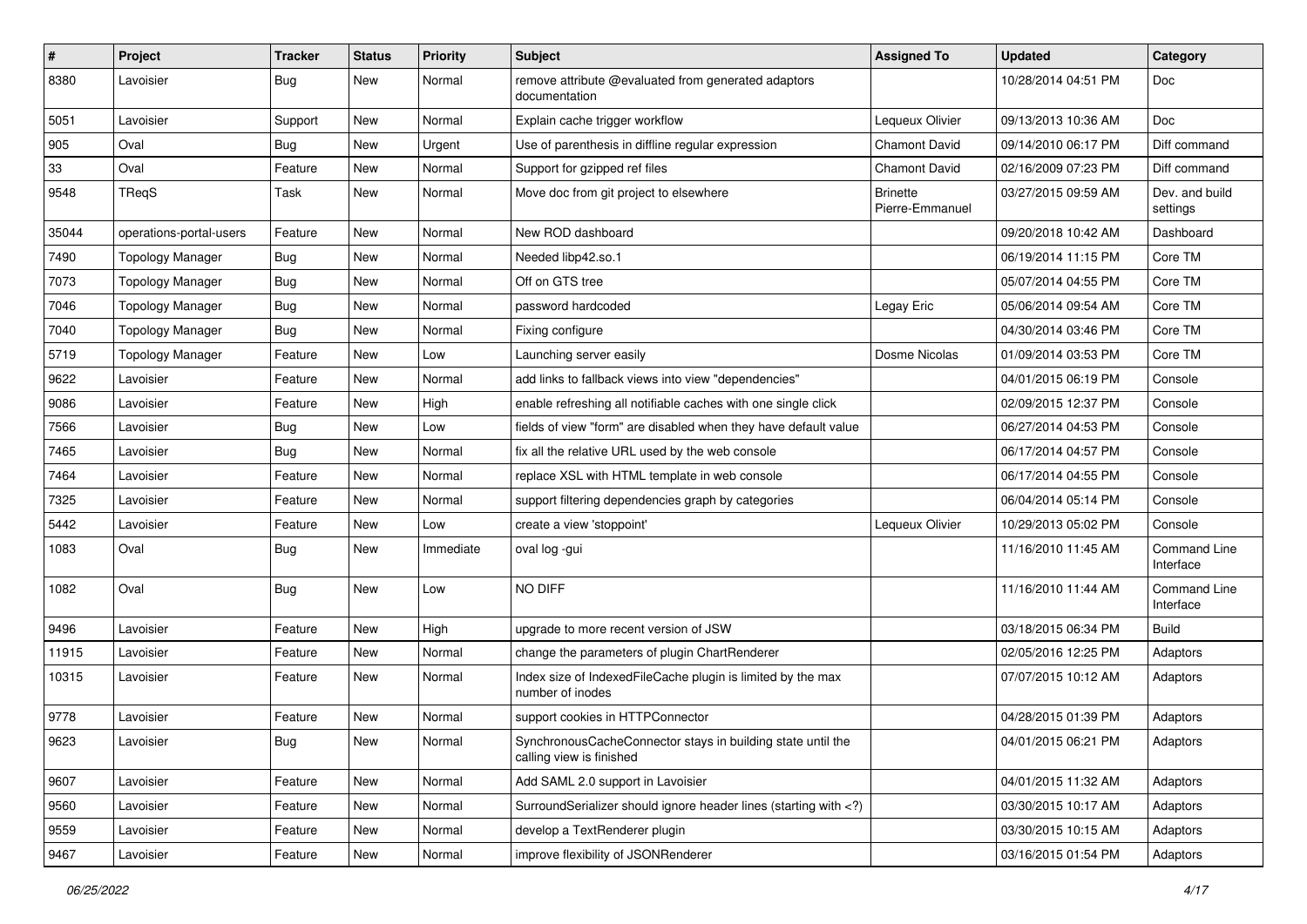| $\pmb{\#}$ | Project      | <b>Tracker</b> | <b>Status</b> | <b>Priority</b> | Subject                                                             | <b>Assigned To</b> | <b>Updated</b>      | Category |
|------------|--------------|----------------|---------------|-----------------|---------------------------------------------------------------------|--------------------|---------------------|----------|
| 8260       | Lavoisier    | Feature        | New           | Normal          | develop plugin ElementProcessor                                     |                    | 10/17/2014 07:10 PM | Adaptors |
| 8259       | Lavoisier    | Feature        | New           | Normal          | support parameter "renderer" in ZipRenderer and<br>GZipRenderer     |                    | 10/17/2014 07:08 PM | Adaptors |
| 8240       | Lavoisier    | Feature        | New           | Normal          | LDAPConnector/LDIFSerializer should generate data in DSML<br>format |                    | 10/15/2014 06:02 PM | Adaptors |
| 7649       | Lavoisier    | Feature        | New           | Normal          | develop a XMLTemplateProcessor plugin                               |                    | 07/04/2014 05:52 PM | Adaptors |
| 6864       | Lavoisier    | Feature        | <b>New</b>    | Low             | support IP v6 in adaptor IPAddressAuthenticator                     | Schwarz Lionel     | 04/15/2014 02:11 PM | Adaptors |
| 6687       | Lavoisier    | Feature        | New           | Low             | develop a CronTrigger                                               |                    | 03/27/2014 04:36 PM | Adaptors |
| 6360       | Lavoisier    | Feature        | New           | Low             | develop a EntriesProcessor (or a EntriesRenderer)                   |                    | 03/05/2014 03:22 PM | Adaptors |
| 5009       | Lavoisier    | Feature        | New           | Low             | <b>ICalRenderer</b>                                                 |                    | 01/21/2014 06:02 PM | Adaptors |
| 5008       | Lavoisier    | Feature        | New           | Low             | <b>ICalSerializer</b>                                               |                    | 01/21/2014 06:01 PM | Adaptors |
| 4934       | Lavoisier    | Feature        | New           | Low             | implement some additional cache adaptors                            |                    | 02/07/2014 04:59 PM | Adaptors |
| 4906       | Lavoisier    | Feature        | New           | Low             | XPath2SQLTemplate : add support for SQL functions                   |                    | 03/24/2014 10:26 AM | Adaptors |
| 4905       | Lavoisier    | Feature        | New           | Low             | XPath2SQLTemplate : add support for XPath functions                 |                    | 03/24/2014 10:26 AM | Adaptors |
| 4904       | Lavoisier    | Feature        | New           | Low             | XPath2SQLTemplate : add support for ORDER BY                        |                    | 03/24/2014 10:26 AM | Adaptors |
| 4871       | Lavoisier    | Feature        | New           | Low             | ExcelSerializer                                                     |                    | 03/24/2014 10:26 AM | Adaptors |
| 4870       | Lavoisier    | Feature        | New           | Low             | BinarySerializer                                                    |                    | 03/24/2014 10:26 AM | Adaptors |
| 4867       | Lavoisier    | Feature        | New           | Low             | ScalaProcessor                                                      |                    | 03/24/2014 10:26 AM | Adaptors |
| 4866       | Lavoisier    | Feature        | New           | Low             | <b>XQueryConnector</b>                                              |                    | 03/24/2014 10:26 AM | Adaptors |
| 4865       | Lavoisier    | Feature        | <b>New</b>    | Low             | support remote connection in JMXConnector                           |                    | 03/24/2014 10:26 AM | Adaptors |
| 4863       | Lavoisier    | Feature        | New           | Low             | YAMLRenderer                                                        |                    | 03/24/2014 10:26 AM | Adaptors |
| 49945      | <b>GRAND</b> | Task           | New           | Normal          | WP 11: improvement dating of events                                 | voisin vincent     | 03/22/2022 02:31 PM |          |
| 49944      | <b>GRAND</b> | Task           | New           | Normal          | WP 10.3: data analysis                                              |                    | 03/18/2022 04:45 PM |          |
| 49943      | <b>GRAND</b> | Task           | New           | Normal          | WP 10.2: data taking                                                |                    | 03/18/2022 04:45 PM |          |
| 49942      | <b>GRAND</b> | Task           | New           | Normal          | WP 10.1: deployment                                                 |                    | 03/18/2022 04:45 PM |          |
| 49941      | <b>GRAND</b> | Task           | New           | Normal          | WP 10: GP 300 setup                                                 |                    | 03/18/2022 04:45 PM |          |
| 49940      | <b>GRAND</b> | Task           | New           | Normal          | WP 9.5: data analysis                                               |                    | 03/18/2022 03:35 PM |          |
| 49939      | GRAND        | Task           | New           | Normal          | WP 9.4: data taking                                                 |                    | 06/23/2022 08:19 PM |          |
| 49938      | GRAND        | Task           | New           | Normal          | WP 9.3: deployment commissioning                                    |                    | 03/18/2022 03:27 PM |          |
| 49937      | <b>GRAND</b> | Task           | New           | Normal          | WP 9.2: production detector adaptation                              |                    | 03/18/2022 03:32 PM |          |
| 49936      | <b>GRAND</b> | Task           | New           | Normal          | WP 9.1: detector design adaptation                                  |                    | 03/21/2022 03:18 PM |          |
| 49935      | GRAND        | Task           | New           | Normal          | WP 9: Nancay setup                                                  |                    | 03/18/2022 12:20 AM |          |
| 49934      | <b>GRAND</b> | Task           | New           | Normal          | WP 8.3: trigger evaluation                                          |                    | 03/21/2022 10:28 AM |          |
| 49933      | GRAND        | Task           | New           | Normal          | WP 8.2: final reconstruction                                        |                    | 03/18/2022 04:39 PM |          |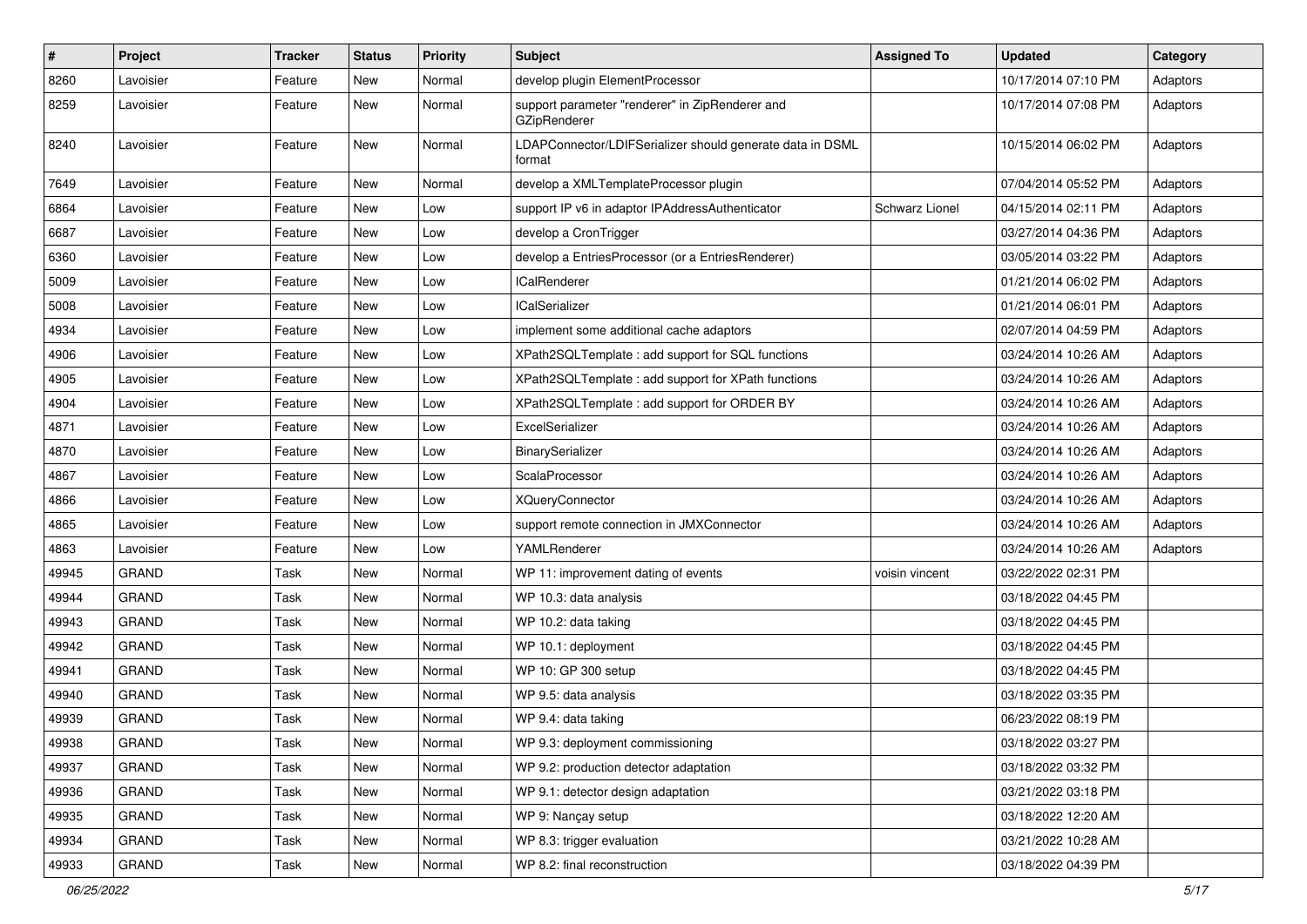| $\vert$ # | Project      | <b>Tracker</b> | <b>Status</b> | <b>Priority</b> | Subject                                                | <b>Assigned To</b> | <b>Updated</b>      | Category |
|-----------|--------------|----------------|---------------|-----------------|--------------------------------------------------------|--------------------|---------------------|----------|
| 49932     | <b>GRAND</b> | Task           | New           | Normal          | WP 8.1: SLT info definition                            |                    | 03/18/2022 04:39 PM |          |
| 49931     | <b>GRAND</b> | Task           | New           | Normal          | WP 8: data reconstruction study                        |                    | 03/21/2022 10:28 AM |          |
| 49930     | <b>GRAND</b> | Task           | New           | Normal          | WP 7: second level trigger (SLT)                       |                    | 03/21/2022 10:28 AM |          |
| 49929     | <b>GRAND</b> | Task           | New           | Normal          | WP 6.4: frontend implementation                        |                    | 04/14/2022 02:24 PM |          |
| 49928     | <b>GRAND</b> | Task           | New           | Normal          | WP 6.3: testbench                                      |                    | 06/24/2022 12:58 PM |          |
| 49927     | <b>GRAND</b> | Task           | <b>New</b>    | Normal          | WP 6.2: analytical method                              |                    | 06/24/2022 12:41 PM |          |
| 49926     | <b>GRAND</b> | Task           | New           | Normal          | WP 6.1: neuronal network method                        |                    | 03/21/2022 01:40 PM |          |
| 49925     | <b>GRAND</b> | Task           | New           | Normal          | WP 6: first level trigger (FLT)                        |                    | 03/21/2022 10:28 AM |          |
| 49924     | <b>GRAND</b> | Task           | New           | Normal          | WP 5.2: noise event selection                          |                    | 03/18/2022 05:13 PM |          |
| 49923     | <b>GRAND</b> | Task           | New           | Normal          | WP 5.5: EAS selection                                  |                    | 03/18/2022 05:13 PM |          |
| 49922     | <b>GRAND</b> | Task           | New           | Normal          | WP 5.4: reconstruction                                 |                    | 03/18/2022 05:13 PM |          |
| 49921     | <b>GRAND</b> | Task           | New           | Normal          | WP 5.3: calibration                                    |                    | 03/18/2022 05:13 PM |          |
| 49919     | <b>GRAND</b> | Task           | New           | Normal          | WP 5.1: data taking                                    |                    | 03/18/2022 05:13 PM |          |
| 49918     | <b>GRAND</b> | Task           | New           | Normal          | WP 5: GP 13/100 experimental DB analysis               |                    | 03/18/2022 05:13 PM |          |
| 49917     | <b>GRAND</b> | Task           | <b>New</b>    | Normal          | WP 4.2: validation                                     |                    | 03/18/2022 03:08 PM |          |
| 49916     | <b>GRAND</b> | Task           | <b>New</b>    | Normal          | WP 4.1: production, storing & management               |                    | 03/18/2022 03:06 PM |          |
| 49915     | <b>GRAND</b> | Task           | New           | Normal          | WP 4: Creating GRAND simulation                        |                    | 03/18/2022 12:20 AM |          |
| 49914     | GRAND        | Task           | New           | Normal          | WP 3.4: code distribution, software env.               |                    | 06/24/2022 01:41 PM |          |
| 49912     | <b>GRAND</b> | Task           | <b>New</b>    | Normal          | WP 3.3: manage software infra : CI, quality, DB engine |                    | 03/18/2022 03:03 PM |          |
| 49911     | <b>GRAND</b> | Task           | New           | Normal          | WP 3.2: calibration monotoring DB                      |                    | 03/18/2022 05:13 PM |          |
| 49910     | <b>GRAND</b> | Task           | New           | Normal          | WP 3.1: manage data event DB                           |                    | 06/24/2022 01:55 PM |          |
| 49909     | <b>GRAND</b> | Task           | New           | Normal          | WP 3: software infra and database                      |                    | 06/24/2022 01:48 PM |          |
| 49908     | GRAND        | Task           | New           | Normal          | WP 1.3 : LPNHE WP coordination                         | Martineau Olivier  | 03/20/2022 05:35 PM |          |
| 49906     | <b>GRAND</b> | Task           | <b>New</b>    | Normal          | WP 1.1: finance                                        |                    | 03/18/2022 05:13 PM |          |
| 49905     | <b>GRAND</b> | Task           | New           | Normal          | WP 1: GRAND management                                 |                    | 03/18/2022 05:13 PM |          |
| 49904     | <b>GRAND</b> | Task           | New           | Normal          | WP 2.9: detector monotoring                            |                    | 03/18/2022 05:13 PM |          |
| 49903     | <b>GRAND</b> | Task           | New           | Normal          | WP 2.8: detector calibration                           |                    | 03/18/2022 05:13 PM |          |
| 49902     | GRAND        | Task           | New           | Normal          | WP 2.7: code quality and documentation                 | Colley Jean-Marc   | 03/18/2022 05:13 PM |          |
| 49901     | <b>GRAND</b> | Task           | New           | Normal          | WP 2.6: common tools                                   |                    | 03/18/2022 05:13 PM |          |
| 49900     | <b>GRAND</b> | Task           | New           | Normal          | WP 2.5: reconstruction method                          |                    | 03/18/2022 02:57 PM |          |
| 49899     | GRAND        | Task           | New           | Normal          | WP 2.4: antenna network simulation                     |                    | 06/24/2022 02:48 PM |          |
| 49898     | GRAND        | Task           | New           | Normal          | WP 2.3: unit detector modeling and coding              |                    | 06/24/2022 02:11 PM |          |
| 49897     | GRAND        | Task           | New           | Normal          | WP 2.2: input output format fie                        |                    | 03/18/2022 12:22 AM |          |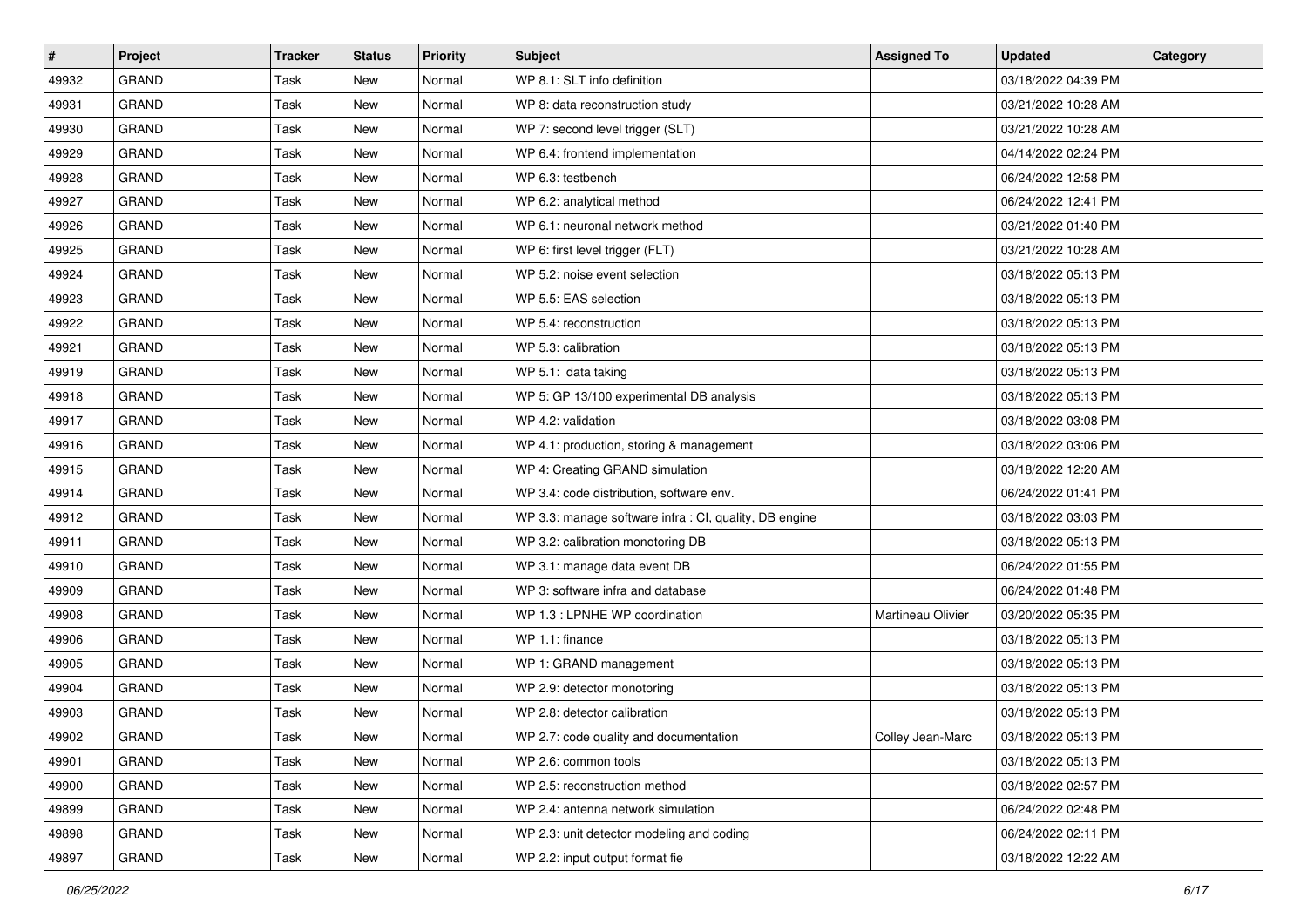| $\sharp$ | <b>Project</b> | <b>Tracker</b> | <b>Status</b> | <b>Priority</b> | Subject                                                                                  | <b>Assigned To</b> | <b>Updated</b>      | Category |
|----------|----------------|----------------|---------------|-----------------|------------------------------------------------------------------------------------------|--------------------|---------------------|----------|
| 49896    | <b>GRAND</b>   | Task           | New           | Normal          | WP 2.1: software architecture and optimization                                           |                    | 03/18/2022 05:13 PM |          |
| 49895    | <b>GRAND</b>   | Task           | <b>New</b>    | Normal          | WP 2: GRANDLIB modelization and software                                                 |                    | 06/24/2022 02:48 PM |          |
| 49890    | PyROS          | Task           | New           | Normal          | Global Start & Stop (safe)                                                               |                    | 03/16/2022 04:52 PM |          |
| 49889    | PyROS          | Task           | New           | Normal          | Backup                                                                                   |                    | 03/16/2022 04:49 PM |          |
| 49888    | PyROS          | Task           | <b>New</b>    | Normal          | Firewall                                                                                 |                    | 03/16/2022 04:48 PM |          |
| 49887    | PyROS          | Task           | <b>New</b>    | Normal          | Hardware                                                                                 |                    | 03/16/2022 04:47 PM |          |
| 49886    | PyROS          | Task           | <b>New</b>    | Normal          | System watch (Nagios, )                                                                  |                    | 03/16/2022 04:47 PM |          |
| 49885    | PyROS          | Task           | New           | Normal          | Network                                                                                  |                    | 03/16/2022 04:46 PM |          |
| 49878    | PyROS          | Task           | New           | Normal          | SF02-SCP integration - Lancement auto de l'agent de gestion<br>du SP lifecycle           |                    | 03/16/2022 10:37 AM |          |
| 49876    | PyROS          | Task           | <b>New</b>    | Normal          | Guitastro integration                                                                    |                    | 03/16/2022 07:28 AM |          |
| 49875    | PyROS          | Task           | <b>New</b>    | Normal          | (classic) Installation Guitastro & dependencies                                          |                    | 03/16/2022 07:27 AM |          |
| 49874    | PyROS          | Task           | New           | Normal          | (docker) Installation Guitastro & dependencies                                           |                    | 03/16/2022 07:26 AM |          |
| 49872    | PyROS          | Task           | New           | Normal          | Restauration de la config par défaut                                                     |                    | 03/15/2022 11:10 PM |          |
| 49871    | PyROS          | Task           | <b>New</b>    | Normal          | Config par défaut (à définir)                                                            |                    | 03/15/2022 11:11 PM |          |
| 49870    | PyROS          | Task           | New           | Normal          | Config générale : logo, pagination, couleurs, options générales,<br>options par feature, |                    | 03/15/2022 11:11 PM |          |
| 49543    | PyROS          | Task           | <b>New</b>    | Normal          | Users View (list & 1)                                                                    |                    | 02/23/2022 06:06 PM |          |
| 49541    | PyROS          | Task           | <b>New</b>    | Normal          | API REST (scripting du website via script pyros_api.py)                                  | Koralewski Alexis  | 03/15/2022 11:26 PM |          |
| 49478    | PyROS          | Task           | <b>New</b>    | Normal          | Test                                                                                     | Koralewski Alexis  | 02/22/2022 12:25 PM |          |
| 49253    | PyROS          | Task           | New           | Normal          | READ 1 & list                                                                            |                    | 02/21/2022 03:21 PM |          |
| 49252    | PyROS          | Task           | <b>New</b>    | Normal          | <b>WEB FORM</b>                                                                          |                    | 02/17/2022 01:59 PM |          |
| 49251    | PyROS          | Task           | <b>New</b>    | Normal          | Test                                                                                     | Koralewski Alexis  | 02/22/2022 02:59 PM |          |
| 49250    | PyROS          | Task           | New           | Normal          | <b>CREATE/UPDATE Sequence</b>                                                            |                    | 02/23/2022 12:02 PM |          |
| 49247    | PyROS          | Task           | New           | Normal          | State diagram (doc)                                                                      |                    | 02/03/2022 09:34 AM |          |
| 49246    | PyROS          | Task           | <b>New</b>    | Normal          | Sequence Lifecycle (status)                                                              |                    | 02/03/2022 09:34 AM |          |
| 49227    | PyROS          | Task           | <b>New</b>    | Normal          | Corrections cosmétiques (de pixels)                                                      | Klotz Alain        | 02/02/2022 02:19 PM |          |
| 49224    | PyROS          | Task           | <b>New</b>    | Normal          | Choisir le bias, le flat, et le dark (en fn des metadata)                                | Klotz Alain        | 02/02/2022 02:19 PM |          |
| 49217    | PyROS          | Task           | New           | Normal          | 5 - (L2) Critères de qualité d'image (+ json QUAL)                                       | Klotz Alain        | 02/02/2022 02:37 PM |          |
| 49216    | PyROS          | Task           | New           | Normal          | 4 - (L1c) - Combinaison d'images                                                         | Klotz Alain        | 02/02/2022 02:36 PM |          |
| 49210    | PyROS          | Task           | New           | Normal          | CONFIGURATION GENERALE                                                                   |                    | 03/15/2022 11:11 PM |          |
| 49162    | PyROS          | Task           | New           | Normal          | Check sequence validity                                                                  | Klotz Alain        | 02/03/2022 10:23 AM |          |
| 49157    | PyROS          | Task           | New           | Normal          | Super Super Agent qui surveille l'ensemble des super agents<br>sur chaque noeud (?)      |                    | 01/31/2022 12:12 PM |          |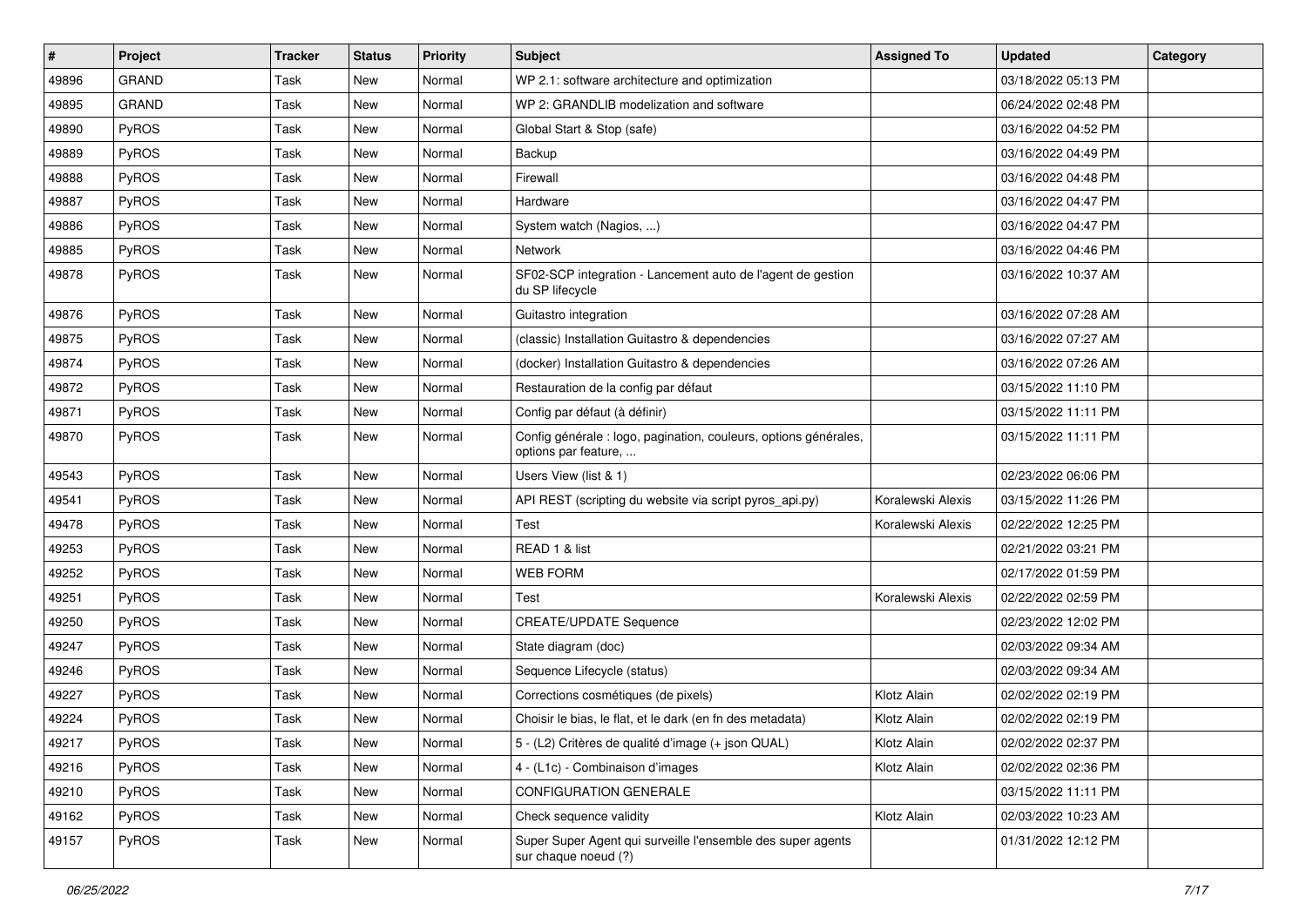| #     | Project      | <b>Tracker</b> | <b>Status</b> | <b>Priority</b> | <b>Subject</b>                                                                                                                           | <b>Assigned To</b>     | <b>Updated</b>      | Category |
|-------|--------------|----------------|---------------|-----------------|------------------------------------------------------------------------------------------------------------------------------------------|------------------------|---------------------|----------|
| 49156 | PyROS        | Task           | New           | Normal          | Super Agent qui démarre et stoppe les autres agents, et<br>surveille leur bonne santé (les relance si besoin) => sur chaque<br>noeud (?) |                        | 01/31/2022 12:12 PM |          |
| 49155 | PyROS        | Task           | New           | Normal          | Architecture décentralisée en plusieurs noeuds (communication<br>via BD)                                                                 |                        | 01/31/2022 12:09 PM |          |
| 49152 | <b>PyROS</b> | Task           | <b>New</b>    | Normal          | RUN/EXEC - Start & Stop software (et Agents)                                                                                             |                        | 05/24/2022 02:55 PM |          |
| 49151 | PyROS        | Task           | <b>New</b>    | Normal          | Script central (pyros.py)                                                                                                                |                        | 01/31/2022 11:36 AM |          |
| 49149 | PyROS        | Task           | <b>New</b>    | High            | SCRIPT RUN (PYROS/pyros.py) (uniquement pour la partie<br>execution)                                                                     |                        | 05/24/2022 02:55 PM |          |
| 49137 | PyROS        | Task           | New           | Normal          | Integration Guitastro lib                                                                                                                | Klotz Alain            | 02/02/2022 03:27 PM |          |
| 49136 | PyROS        | Task           | New           | Normal          | GF04-SECU - Logging integration                                                                                                          |                        | 01/29/2022 12:54 AM |          |
| 49135 | PyROS        | Task           | New           | Normal          | SF15-SST integration                                                                                                                     |                        | 01/29/2022 12:48 AM |          |
| 49134 | PyROS        | Task           | <b>New</b>    | Normal          | SF14-OBC integration                                                                                                                     |                        | 01/29/2022 12:52 AM |          |
| 49133 | PyROS        | Task           | New           | Normal          | SF13-IAF integration                                                                                                                     |                        | 01/29/2022 12:47 AM |          |
| 49132 | PyROS        | Task           | <b>New</b>    | Normal          | SF12-IAN integration                                                                                                                     |                        | 01/29/2022 12:48 AM |          |
| 49131 | PyROS        | Task           | New           | Normal          | SF11-IPC integration                                                                                                                     |                        | 01/29/2022 12:46 AM |          |
| 49130 | PyROS        | Task           | New           | Normal          | SF10-CAL integration                                                                                                                     |                        | 01/29/2022 12:46 AM |          |
| 49129 | PyROS        | Task           | <b>New</b>    | Normal          | SF09-CMC integration                                                                                                                     |                        | 01/29/2022 12:46 AM |          |
| 49128 | PyROS        | Task           | <b>New</b>    | Normal          | SF08-EXE integration                                                                                                                     |                        | 01/29/2022 12:45 AM |          |
| 49127 | PyROS        | Task           | <b>New</b>    | Normal          | SF07-PLN integration                                                                                                                     |                        | 01/29/2022 12:45 AM |          |
| 49126 | PyROS        | Task           | New           | Normal          | SF06-ALR integration                                                                                                                     |                        | 01/29/2022 12:45 AM |          |
| 49125 | PyROS        | Task           | <b>New</b>    | Normal          | SF05-SEQ integration                                                                                                                     |                        | 03/15/2022 11:03 PM |          |
| 49124 | PyROS        | Task           | <b>New</b>    | Normal          | SF04-SPV integration                                                                                                                     |                        | 01/29/2022 12:44 AM |          |
| 49123 | PyROS        | Task           | New           | Normal          | SF03-ENV integration                                                                                                                     |                        | 01/29/2022 12:50 AM |          |
| 49122 | PyROS        | Task           | New           | Normal          | SF02-SCP integration                                                                                                                     |                        | 01/29/2022 12:50 AM |          |
| 49121 | PyROS        | Task           | <b>New</b>    | Normal          | SF01-USR integration                                                                                                                     |                        | 01/29/2022 12:50 AM |          |
| 49120 | PyROS        | Task           | New           | Normal          | General Design (structure, design, responsive, CSS)                                                                                      |                        | 01/29/2022 12:50 AM |          |
| 48784 | <b>XLDP</b>  | <b>Bug</b>     | New           | Normal          | Jobs en erreurs depuis le 19/01 19h30                                                                                                    |                        | 01/20/2022 10:12 AM |          |
| 48758 | LabInvent    | Task           | New           | Immediate       | Modifs demandées par C. Feugeade le 18/1/22                                                                                              | <b>Pallier Etienne</b> | 01/19/2022 04:22 PM |          |
| 48757 | LabInvent    | Feature        | New           | Immediate       | *** F - DIVERS TODO (à dispatcher)                                                                                                       | Pallier Etienne        | 01/19/2022 04:12 PM |          |
| 48307 | PyROS        | Task           | New           | Normal          | Send, Receive, and Process Commands (Agent <= > Agent)                                                                                   |                        | 12/14/2021 02:57 PM |          |
| 48290 | PyROS        | Task           | New           | Normal          | Auto mode                                                                                                                                |                        | 12/14/2021 12:35 PM |          |
| 48289 | PyROS        | Task           | New           | Normal          | Entity (AgentDevice class)                                                                                                               |                        | 12/14/2021 12:32 PM |          |
| 48288 | PyROS        | Task           | New           | Normal          | Entity (DeviceController class)                                                                                                          |                        | 12/14/2021 12:31 PM |          |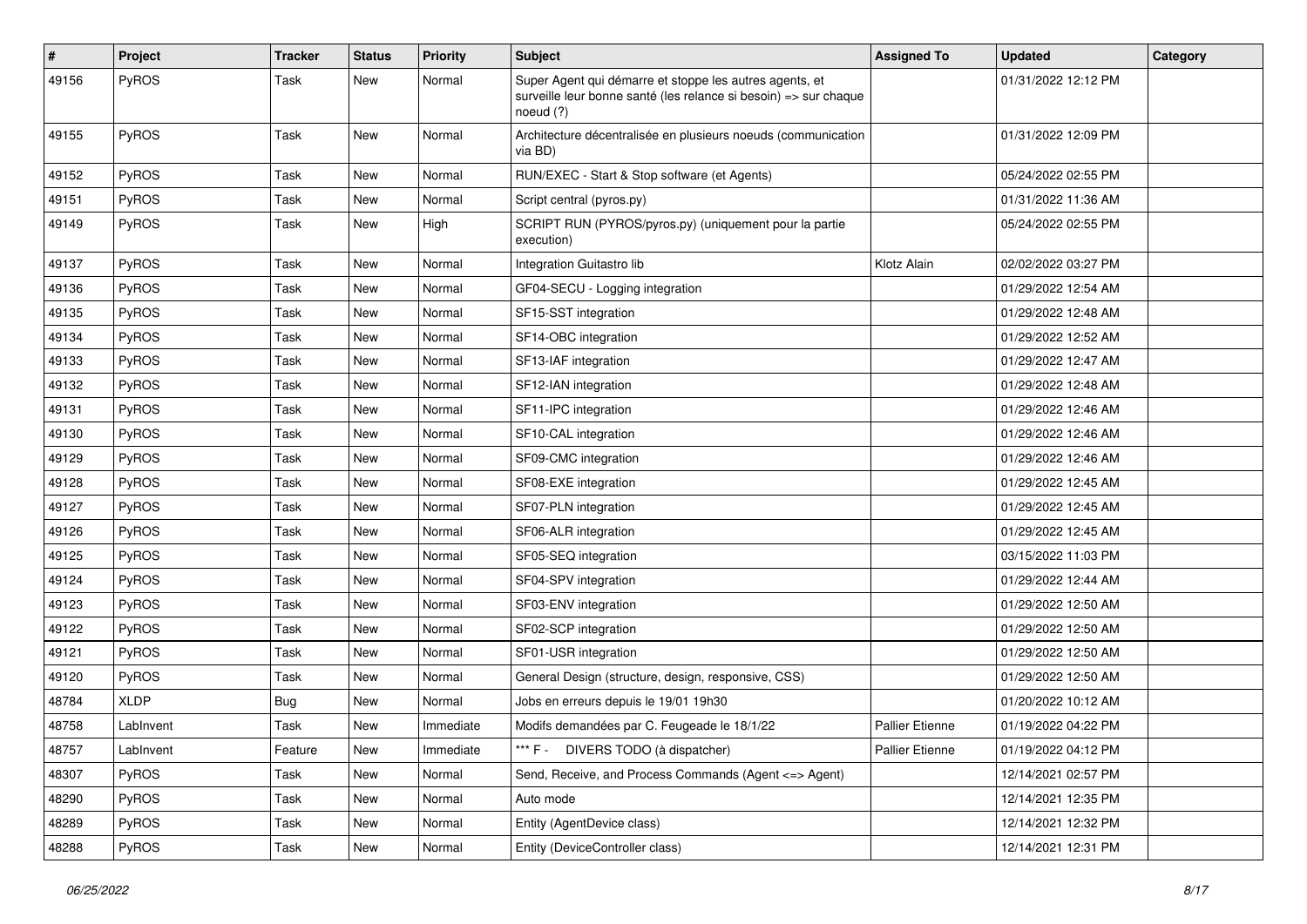| #     | Project      | <b>Tracker</b> | <b>Status</b> | <b>Priority</b> | <b>Subject</b>                                                                                                 | <b>Assigned To</b> | <b>Updated</b>      | Category |
|-------|--------------|----------------|---------------|-----------------|----------------------------------------------------------------------------------------------------------------|--------------------|---------------------|----------|
| 48287 | PyROS        | Task           | New           | Normal          | cRuD (only Read & Delete) - View (& Kill) currently running<br>Agents                                          |                    | 12/14/2021 12:26 PM |          |
| 48286 | PyROS        | Task           | New           | Normal          | Lancement auto et gestion des éventuels AgentDevices<br>associés                                               |                    | 12/14/2021 12:22 PM |          |
| 48285 | PyROS        | Task           | <b>New</b>    | Normal          | Lancement auto et gestion du DeviceController associé                                                          |                    | 12/14/2021 12:22 PM |          |
| 48284 | PyROS        | Task           | <b>New</b>    | Normal          | Lancement auto et gestion des Components associés (qui sont<br>aussi des DeviceController)                     |                    | 12/14/2021 12:20 PM |          |
| 48280 | PyROS        | Task           | New           | Normal          | Agent dérivé de l'Agent général (ex: AgentA, AgentB, AgentC,<br>ou AgentM pour le envmonitoring)               |                    | 12/14/2021 03:00 PM |          |
| 48279 | PyROS        | Task           | New           | Normal          | General LOGGING (fichiers texte, écran en mode debug)                                                          |                    | 03/16/2022 04:45 PM |          |
| 48278 | <b>PyROS</b> | Task           | New           | High            | AGENT général (dont dépendent tous les agents et<br>AgentDevices)                                              |                    | 01/29/2022 01:05 AM |          |
| 48276 | PyROS        | Task           | <b>New</b>    | Normal          | Scripts d'installation docker                                                                                  |                    | 12/14/2021 11:44 AM |          |
| 48275 | <b>PyROS</b> | Task           | <b>New</b>    | Normal          | version PROD TNC Nouvelle Calédonie - instance docker de<br>production sur site final                          |                    | 12/14/2021 11:42 AM |          |
| 48274 | PyROS        | Task           | New           | Normal          | version TEST TNC France - instance docker de test en France                                                    |                    | 12/14/2021 11:42 AM |          |
| 48273 | PyROS        | Task           | <b>New</b>    | Normal          | version DEV guitalens - instance docker sur serveur guitalens                                                  |                    | 12/14/2021 11:46 AM |          |
| 48271 | PyROS        | Task           | <b>New</b>    | High            | CLASSIC installation (with venv)                                                                               |                    | 03/16/2022 07:27 AM |          |
| 48270 | PyROS        | Task           | New           | Normal          | SCRIPT INSTALL/UPDATE (PYROS/pyros.py) (uniquement<br>pour la partie install & update)                         |                    | 02/23/2022 05:57 PM |          |
| 48223 | LabInvent    | Task           | <b>New</b>    | Normal          | instance perso (docker)                                                                                        |                    | 12/13/2021 11:08 AM |          |
| 48222 | LabInvent    | Task           | <b>New</b>    | Normal          | (NEW func) Gérer Suivi d'un User                                                                               |                    | 12/13/2021 10:39 AM |          |
| 48005 | LabInvent    | Task           | New           | Normal          | <b>Bugfix toutes les Deprecated Errors</b>                                                                     |                    | 12/06/2021 02:37 PM |          |
| 47966 | LabInvent    | Task           | New           | Normal          | Ajouter test Commande (avec devis joint)                                                                       |                    | 11/30/2021 04:17 PM |          |
| 47962 | LabInvent    | Task           | New           | Urgent          | (IRAP only) re-install inventirap avec php7                                                                    |                    | 11/30/2021 03:17 PM |          |
| 47960 | LabInvent    | Task           | <b>New</b>    | Immediate       | <b>CHAMPS</b>                                                                                                  |                    | 01/19/2022 03:51 PM |          |
| 47959 | LabInvent    | Task           | New           | Normal          | *** F - ENTITY - Fournisseurs                                                                                  |                    | 11/30/2021 12:57 PM |          |
| 47958 | LabInvent    | Task           | New           | Normal          | delete (generic)                                                                                               |                    | 11/30/2021 12:47 PM |          |
| 47957 | LabInvent    | Feature        | <b>New</b>    | Normal          | *** F - ENTITY - Les GROUPES (de User ou Materiel) :<br>Thématique, Métier, Projet, Site (+ Pole ou Service ?) |                    | 12/13/2021 11:12 AM |          |
| 47954 | Lablnvent    | Task           | New           | Normal          | 1 - CREATED                                                                                                    |                    | 11/30/2021 01:27 PM |          |
| 47953 | LabInvent    | Task           | New           | Normal          | 2a - TOBEORDERED (optionnel)                                                                                   |                    | 11/30/2021 01:27 PM |          |
| 47952 | LabInvent    | Task           | New           | High            | Ecran d'accueil à restructurer                                                                                 |                    | 11/30/2021 03:43 PM |          |
| 47951 | LabInvent    | Feature        | New           | Normal          | *** F - Etiquettes & Imprimantes                                                                               |                    | 11/30/2021 01:42 PM |          |
| 47950 | LabInvent    | Task           | New           | Normal          | DB complète à mettre à jour                                                                                    |                    | 11/30/2021 12:26 PM |          |
| 47947 | LabInvent    | Task           | New           | High            | docker only                                                                                                    |                    | 12/13/2021 11:07 AM |          |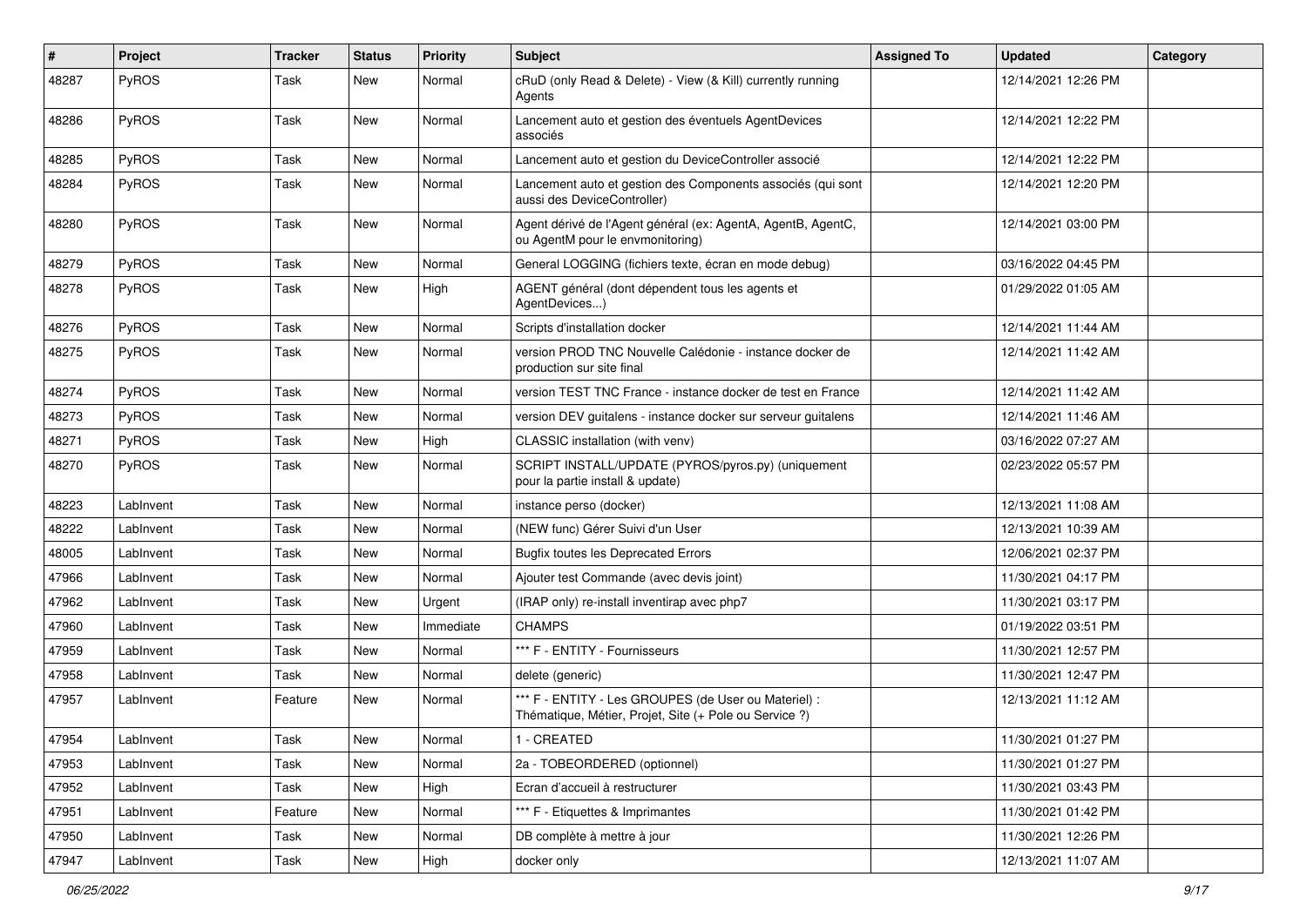| #     | Project   | <b>Tracker</b> | <b>Status</b> | <b>Priority</b> | <b>Subject</b>                                                                            | <b>Assigned To</b> | <b>Updated</b>      | Category |
|-------|-----------|----------------|---------------|-----------------|-------------------------------------------------------------------------------------------|--------------------|---------------------|----------|
| 47946 | LabInvent | Task           | New           | Normal          | classic only                                                                              |                    | 12/03/2021 09:50 AM |          |
| 47945 | LabInvent | Task           | <b>New</b>    | Normal          | ALL                                                                                       |                    | 11/30/2021 12:23 PM |          |
| 47942 | LabInvent | Task           | New           | High            | index (generic)                                                                           |                    | 11/30/2021 03:48 PM |          |
| 47937 | LabInvent | Task           | New           | High            | Read (index & view) (generic ?)                                                           |                    | 11/30/2021 03:48 PM |          |
| 47936 | LabInvent | Task           | New           | High            | 3-4 - TBO & ARCHIVED                                                                      |                    | 11/30/2021 03:43 PM |          |
| 47935 | LabInvent | Task           | <b>New</b>    | Normal          | 2b - VALIDATED                                                                            |                    | 11/30/2021 01:27 PM |          |
| 47934 | LabInvent | Task           | New           | High            | LIFECYCLE (Status) : CREATED => (TBO) => VALIDATED =><br>$TBA \Rightarrow ARCHIVED$       |                    | 11/30/2021 03:43 PM |          |
| 47932 | LabInvent | Feature        | New           | Normal          | *** F - DOC (documentation)                                                               |                    | 11/30/2021 01:10 PM |          |
| 47930 | LabInvent | Task           | <b>New</b>    | Normal          | *** F - ENTITY - QrCode                                                                   |                    | 11/30/2021 01:26 PM |          |
| 47927 | LabInvent | Task           | New           | High            | A gérer via fichier conf YAML                                                             |                    | 11/30/2021 03:47 PM |          |
| 47926 | LabInvent | Task           | New           | High            | Instance DEMO docker - à installer sur hyp2 puis sur VM<br>pweb3                          |                    | 12/13/2021 11:07 AM |          |
| 47925 | LabInvent | Task           | <b>New</b>    | Normal          | (après cakephp v4) Passer à Php 8                                                         |                    | 11/30/2021 11:48 AM |          |
| 47924 | LabInvent | Task           | New           | Normal          | (après 3.9) Passer à v4                                                                   |                    | 11/30/2021 11:48 AM |          |
| 47922 | LabInvent | Task           | New           | Immediate       | Passer directement à v3.LAST (3.10.1)                                                     |                    | 12/02/2021 04:45 PM |          |
| 47921 | LabInvent | Feature        | New           | Immediate       | *** F - Framework CakePhp                                                                 |                    | 12/02/2021 04:45 PM |          |
| 47914 | LabInvent | Task           | <b>New</b>    | High            | index (generic)                                                                           |                    | 11/30/2021 03:50 PM |          |
| 47913 | LabInvent | Task           | New           | Normal          | ROLES (profils)                                                                           |                    | 11/30/2021 01:39 PM |          |
| 47912 | LabInvent | Task           | New           | High            | (VUE) Elements et Helper                                                                  |                    | 11/30/2021 03:51 PM |          |
| 47911 | LabInvent | Task           | New           | Normal          | Create/Update (add_edit generic)                                                          |                    | 11/30/2021 11:04 AM |          |
| 47907 | LabInvent | Task           | New           | Normal          | *** F - Config YAML (champs materiels) : champs obligatoires,<br>recommandés, ou readonly |                    | 11/30/2021 01:25 PM |          |
| 47906 | LabInvent | Task           | New           | Urgent          | Champs virtuels                                                                           |                    | 11/30/2021 03:50 PM |          |
| 47905 | LabInvent | Task           | New           | Urgent          | Read (index & view) (generic)                                                             |                    | 12/01/2021 11:21 AM |          |
| 47903 | LabInvent | Task           | New           | Urgent          | Rappels automatiques pour les suivis récurrents (périodiques)                             |                    | 12/01/2021 11:17 AM |          |
| 47901 | LabInvent | Task           | <b>New</b>    | Urgent          | Read (view & index)                                                                       |                    | 12/01/2021 11:17 AM |          |
| 47899 | LabInvent | Task           | New           | Urgent          | view (generic)                                                                            |                    | 12/01/2021 11:21 AM |          |
| 47897 | LabInvent | Task           | New           | High            | *** F - Stats (Users)                                                                     |                    | 11/30/2021 03:48 PM |          |
| 47895 | LabInvent | Feature        | New           | Normal          | *** F - ENTITY - Documents attachés (à Materiel ou Suivi)                                 |                    | 12/13/2021 11:09 AM |          |
| 47893 | LabInvent | Task           | New           | Normal          | Views                                                                                     |                    | 11/30/2021 01:21 PM |          |
| 47890 | LabInvent | Task           | New           | High            | Commander (demande achat)                                                                 |                    | 01/19/2022 03:48 PM |          |
| 47889 | LabInvent | Task           | New           | Normal          | Changer statut - setStatusTo*()                                                           |                    | 11/30/2021 01:19 PM |          |
| 47886 | LabInvent | Task           | New           | Urgent          | Notifications                                                                             |                    | 11/30/2021 03:45 PM |          |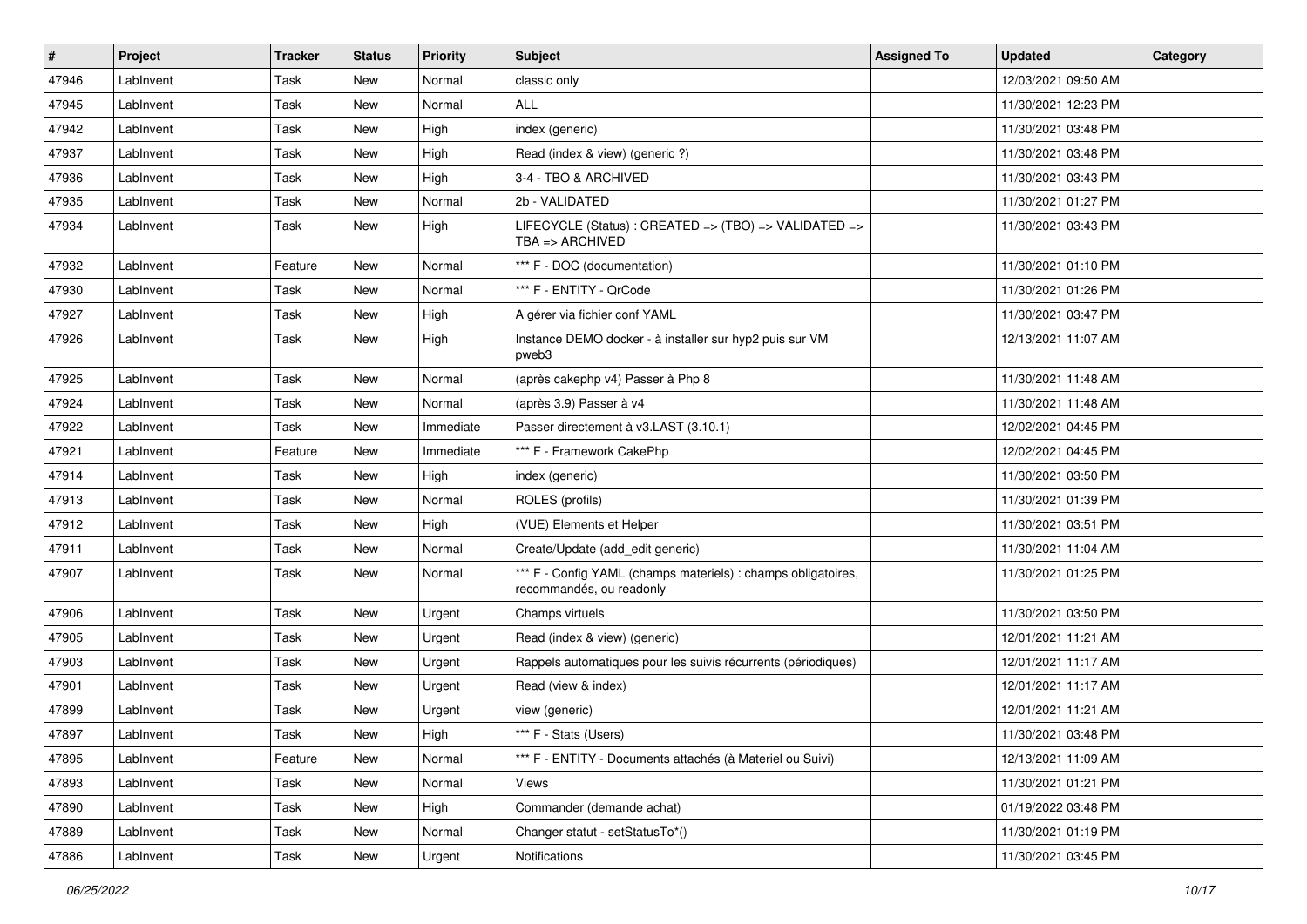| #     | Project   | <b>Tracker</b> | <b>Status</b> | <b>Priority</b> | <b>Subject</b>                                                              | <b>Assigned To</b> | <b>Updated</b>      | Category |
|-------|-----------|----------------|---------------|-----------------|-----------------------------------------------------------------------------|--------------------|---------------------|----------|
| 47885 | LabInvent | Task           | New           | Normal          | filtrage (voir formulaire index)                                            |                    | 11/30/2021 01:30 PM |          |
| 47884 | LabInvent | Task           | New           | High            | partitionnement par Site (besoin IP2I/LMA)                                  |                    | 11/30/2021 03:43 PM |          |
| 47883 | LabInvent | Task           | New           | Normal          | formulaire de recherche multi-critères                                      |                    | 11/30/2021 01:30 PM |          |
| 47882 | LabInvent | Task           | New           | High            | Delete - delete                                                             |                    | 11/30/2021 03:42 PM |          |
| 47881 | LabInvent | Task           | New           | High            | Read - view                                                                 |                    | 11/30/2021 03:42 PM |          |
| 47880 | LabInvent | Task           | New           | Normal          | Read - index                                                                |                    | 11/30/2021 01:16 PM |          |
| 47879 | LabInvent | Task           | New           | High            | Create/Update - add_edit                                                    |                    | 11/30/2021 03:42 PM |          |
| 47878 | LabInvent | Task           | New           | High            | Autres                                                                      |                    | 11/30/2021 03:44 PM |          |
| 47877 | LabInvent | Task           | New           | High            | find (search)                                                               |                    | 11/30/2021 03:43 PM |          |
| 47876 | LabInvent | Task           | New           | High            | CRUD                                                                        |                    | 11/30/2021 03:42 PM |          |
| 47875 | LabInvent | Feature        | New           | Urgent          | *** F - ENTITY GÉNÉRIQUE - Actions & Vues génériques (&<br>Refactorisation) |                    | 12/01/2021 11:21 AM |          |
| 47874 | LabInvent | Task           | New           | Urgent          | <b>Stats</b>                                                                |                    | 11/30/2021 03:44 PM |          |
| 47873 | LabInvent | Task           | New           | Normal          | Model (Entity & Table)                                                      |                    | 12/01/2021 09:37 AM |          |
| 47872 | LabInvent | Task           | New           | High            | Actions & Vues                                                              |                    | 11/30/2021 03:42 PM |          |
| 47871 | LabInvent | Task           | New           | Normal          | Autorisations                                                               |                    | 11/30/2021 01:29 PM |          |
| 47870 | LabInvent | Task           | New           | Normal          | Tests (Materiels)                                                           |                    | 11/30/2021 03:38 PM |          |
| 47869 | LabInvent | Feature        | New           | Normal          | *** F - Tests                                                               |                    | 12/06/2021 02:28 PM |          |
| 47868 | LabInvent | Task           | New           | Normal          | *** F - Super Entité (AppController, AppTable)                              |                    | 11/30/2021 01:34 PM |          |
| 47867 | LabInvent | Task           | New           | High            | *** F - Autorisations (Users)                                               |                    | 11/30/2021 03:47 PM |          |
| 47866 | LabInvent | Feature        | New           | Urgent          | *** F - Installation                                                        |                    | 12/13/2021 11:08 AM |          |
| 47865 | LabInvent | Feature        | New           | Normal          | *** F - Configuration générale                                              |                    | 12/13/2021 11:06 AM |          |
| 47864 | LabInvent | Feature        | New           | Normal          | *** F - ENTITY - Autres                                                     |                    | 11/30/2021 12:57 PM |          |
| 47863 | LabInvent | Feature        | New           | High            | *** F - ENTITY - Users                                                      |                    | 11/30/2021 03:43 PM |          |
| 47862 | LabInvent | Feature        | New           | Normal          | *** F - ENTITY - Prets (de Materiel)                                        |                    | 12/13/2021 11:10 AM |          |
| 47861 | LabInvent | Feature        | New           | Urgent          | *** F - ENTITY - Suivis (de Materiel ou User)                               |                    | 12/13/2021 11:10 AM |          |
| 47860 | LabInvent | Feature        | New           | Immediate       | *** F - ENTITY - Materiels                                                  |                    | 01/19/2022 03:51 PM |          |
| 47447 | PyROS     | Task           | <b>New</b>    | Normal          | (F05) ACTIONS (CRUD), VIEWS, and AUTHORIZATIONS                             |                    | 02/23/2022 10:45 AM |          |
| 47446 | PyROS     | Task           | New           | Normal          | <b>DOSSIER SSI</b>                                                          |                    | 10/11/2021 11:32 AM |          |
| 47445 | PyROS     | Task           | New           | Normal          | CAHIER DE RECETTE (NC)                                                      |                    | 10/11/2021 11:31 AM |          |
| 47444 | PyROS     | Task           | New           | Normal          | MANUELS UTILISATION, INSTALLATION, ET<br>MAINTENANCE                        |                    | 10/11/2021 11:31 AM |          |
| 47443 | PyROS     | Task           | New           | Normal          | RAPPORT DES TESTS & VALIDATIONS (application du plan<br>de test)            |                    | 10/11/2021 11:31 AM |          |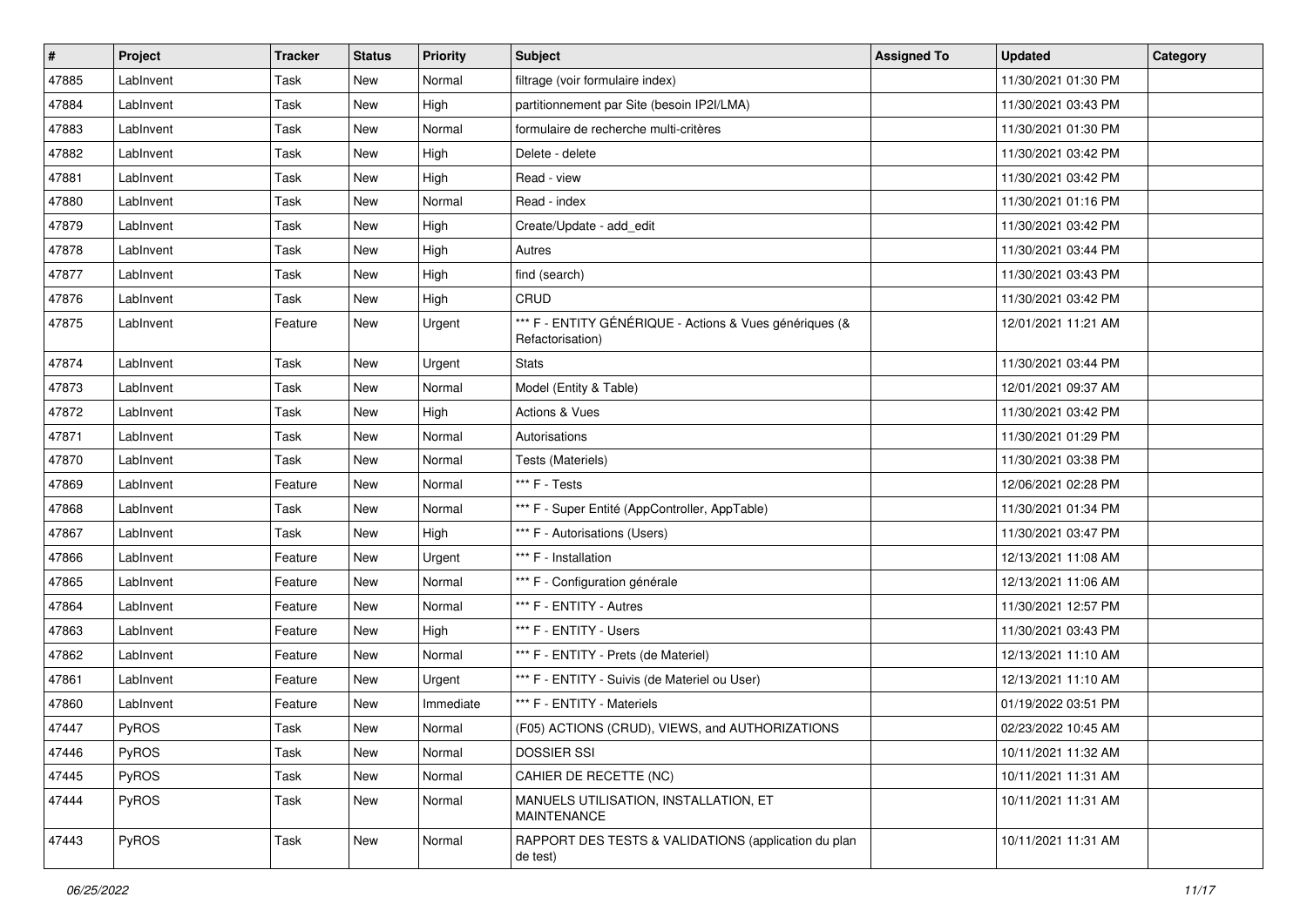| $\sharp$ | Project | <b>Tracker</b> | <b>Status</b> | <b>Priority</b> | <b>Subject</b>                                                                              | <b>Assigned To</b> | <b>Updated</b>      | Category |
|----------|---------|----------------|---------------|-----------------|---------------------------------------------------------------------------------------------|--------------------|---------------------|----------|
| 47442    | PyROS   | Task           | New           | Normal          | PLAN DE TESTS ET DE VALIDATIONS                                                             |                    | 10/11/2021 11:33 AM |          |
| 47441    | PyROS   | Task           | <b>New</b>    | Normal          | DOSSIER DE DÉFINITION                                                                       |                    | 10/11/2021 11:32 AM |          |
| 47440    | PyROS   | Task           | New           | Normal          | <b>LIVRABLES</b>                                                                            |                    | 10/11/2021 11:29 AM |          |
| 47439    | PyROS   | Task           | New           | Normal          | PA et PK CNES                                                                               |                    | 01/31/2022 11:29 AM |          |
| 47438    | PyROS   | Task           | New           | Normal          | PK5 (2023-06) - Doc LIVRABLES (et Présentations)                                            |                    | 10/11/2021 11:26 AM |          |
| 47437    | PyROS   | Task           | <b>New</b>    | Normal          | PA4.1 (2023-05) - Présentations et Rapport Avancement                                       |                    | 10/11/2021 11:25 AM |          |
| 47436    | PyROS   | Task           | New           | Normal          | PK4 (2023-02) - Doc LIVRABLES (et Présentations)                                            |                    | 10/11/2021 11:23 AM |          |
| 47435    | PyROS   | Task           | New           | Normal          | PA3.2 (2023-02) - Présentations et Rapport Avancement                                       |                    | 10/11/2021 11:22 AM |          |
| 47433    | PyROS   | Task           | New           | Normal          | PA3.1 (2023-01) - Présentations et Rapport Avancement                                       |                    | 10/11/2021 11:22 AM |          |
| 47432    | PyROS   | Task           | <b>New</b>    | Normal          | PK3 (2023-01) - Doc LIVRABLES (et Présentations)                                            |                    | 10/11/2021 11:20 AM |          |
| 47431    | PyROS   | Task           | <b>New</b>    | Normal          | PA2.2 (2022-10) - Présentations et Rapport Avancement                                       |                    | 10/11/2021 11:19 AM |          |
| 47430    | PyROS   | Task           | <b>New</b>    | Normal          | PA2.1 (2022-08) - Présentations et Rapport Avancement                                       |                    | 10/11/2021 11:18 AM |          |
| 47428    | PyROS   | Task           | New           | Normal          | PK2 (2022-06) - Présentations + RA + Doc LIVRABLES                                          |                    | 01/31/2022 11:34 AM |          |
| 47419    | PyROS   | Task           | New           | Normal          | F16 FUNCTIONAL Tests                                                                        |                    | 10/11/2021 10:11 AM |          |
| 47418    | PyROS   | Task           | <b>New</b>    | Normal          | F15 FUNCTIONAL Tests                                                                        |                    | 10/11/2021 10:11 AM |          |
| 47416    | PyROS   | Task           | <b>New</b>    | Normal          | F13 FUNCTIONAL Tests                                                                        |                    | 10/11/2021 10:11 AM |          |
| 47415    | PyROS   | Task           | New           | Normal          | F12 FUNCTIONAL Tests                                                                        |                    | 10/11/2021 10:11 AM |          |
| 47414    | PyROS   | Task           | New           | Normal          | F11 FUNCTIONAL Tests                                                                        |                    | 10/11/2021 10:10 AM |          |
| 47413    | PyROS   | Task           | New           | Normal          | F10 FUNCTIONAL Tests                                                                        |                    | 10/11/2021 10:10 AM |          |
| 47411    | PyROS   | Task           | New           | Normal          | F08 FUNCTIONAL Tests                                                                        |                    | 10/11/2021 10:10 AM |          |
| 47410    | PyROS   | Task           | New           | Normal          | F07 FUNCTIONAL Tests                                                                        |                    | 10/11/2021 10:10 AM |          |
| 47409    | PyROS   | Task           | New           | Normal          | F06 FUNCTIONAL Tests                                                                        |                    | 10/11/2021 10:10 AM |          |
| 47403    | PyROS   | Task           | New           | Normal          | HIGH LEVEL FUNCTION TESTS - Transversal functionalities<br>TESTs involving several features |                    | 10/11/2021 10:08 AM |          |
| 47402    | PyROS   | Task           | New           | Normal          | INTEGRATION TESTS - FEATURES integration tests with<br>each other                           |                    | 10/11/2021 10:07 AM |          |
| 47401    | PyROS   | Task           | <b>New</b>    | Normal          | FUNCTIONAL TESTS - Each FEATURE functional tests                                            |                    | 10/11/2021 11:42 AM |          |
| 47393    | PyROS   | Task           | <b>New</b>    | Normal          | Device Config file (cf F14)                                                                 |                    | 12/14/2021 12:33 PM |          |
| 47392    | PyROS   | Task           | New           | Normal          | Device Commands Grammar (Generic & Native)                                                  |                    | 12/14/2021 12:32 PM |          |
| 47391    | PyROS   | Task           | New           | Normal          | Device Simulator (DeviceSimulator)                                                          |                    | 12/14/2021 12:32 PM |          |
| 47390    | PyROS   | Task           | New           | Normal          | Device Agent (AgentDevice) (de type Agent)                                                  |                    | 12/14/2021 12:32 PM |          |
| 47389    | PyROS   | Task           | New           | Normal          | Device Controller (DeviceController)                                                        |                    | 12/14/2021 12:29 PM |          |
| 47388    | PyROS   | Task           | New           | High            | (F14) ENTITIES - definition & implementation - CONFIG FILES                                 |                    | 01/29/2022 01:25 AM |          |
| 47387    | PyROS   | Task           | New           | Normal          | (F14) CRUD config                                                                           |                    | 01/29/2022 01:24 AM |          |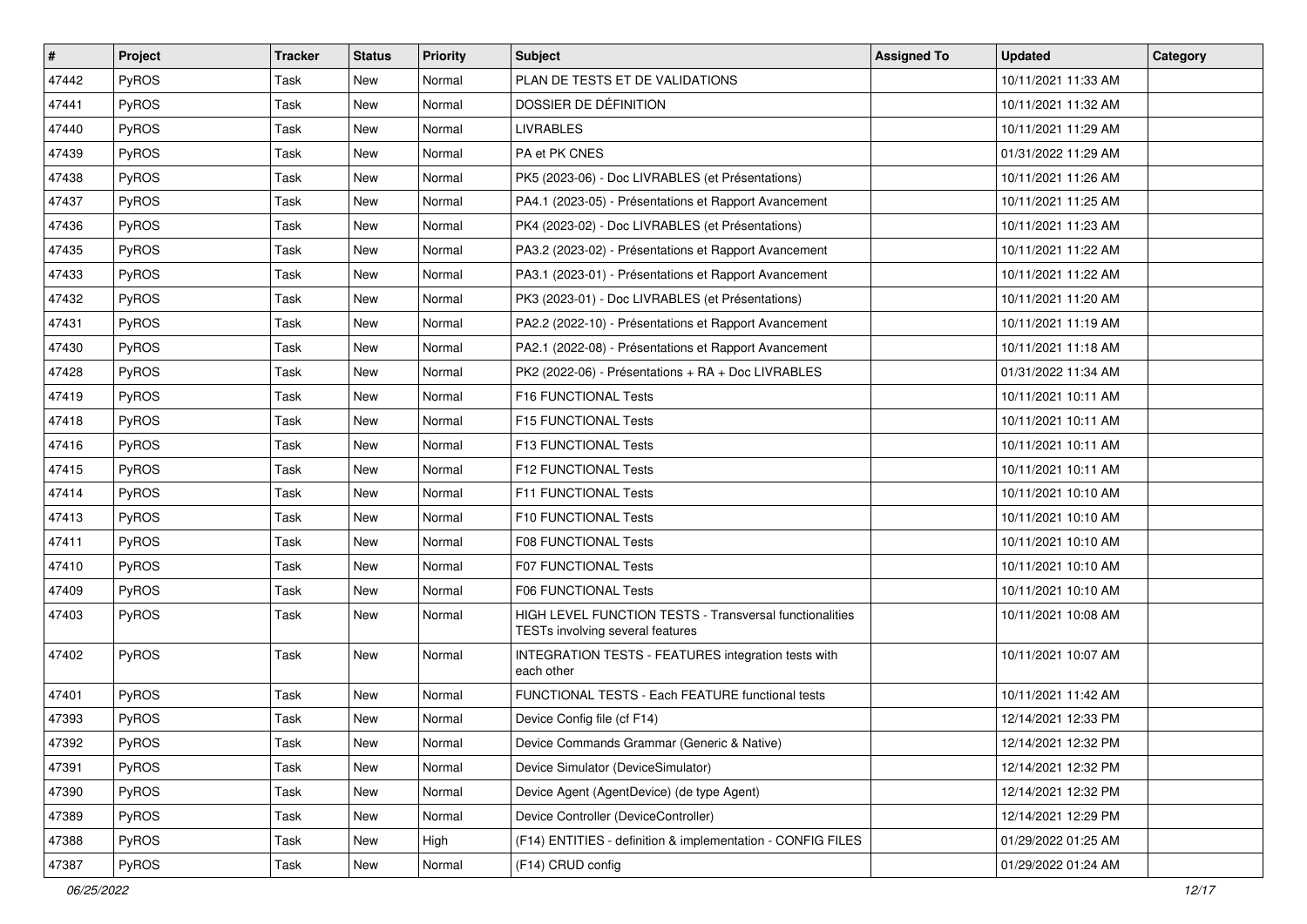| #     | Project      | <b>Tracker</b> | <b>Status</b> | <b>Priority</b> | <b>Subject</b>                                        | <b>Assigned To</b>     | <b>Updated</b>      | Category |
|-------|--------------|----------------|---------------|-----------------|-------------------------------------------------------|------------------------|---------------------|----------|
| 47386 | PyROS        | Task           | New           | Normal          | (F03) Initial data (fixture)                          |                        | 12/15/2021 07:32 AM |          |
| 47375 | PyROS        | Task           | New           | Normal          | Association quota SP                                  |                        | 10/11/2021 10:37 AM |          |
| 46790 | <b>PyROS</b> | Task           | New           | Normal          | F16 - EXIGENCES satisfaites (+ tests mis à jour)      |                        | 09/14/2021 02:47 PM |          |
| 46789 | PyROS        | Task           | New           | Normal          | F15 - EXIGENCES satisfaites (+ tests mis à jour)      |                        | 09/14/2021 02:47 PM |          |
| 46788 | PyROS        | Task           | New           | Normal          | (F14) EXIGENCES satisfaites (+ tests mis à jour)      |                        | 01/29/2022 01:24 AM |          |
| 46787 | PyROS        | Task           | New           | Normal          | (F09) REQUIREMENTS validated (+ tests udpated)        |                        | 12/14/2021 12:18 PM |          |
| 46786 | PyROS        | Task           | New           | Normal          | F08 - EXIGENCES satisfaites (+ tests mis à jour)      |                        | 09/14/2021 02:45 PM |          |
| 46785 | <b>PyROS</b> | Task           | New           | Normal          | F07 - EXIGENCES satisfaites (+ tests mis à jour)      |                        | 09/14/2021 02:44 PM |          |
| 46783 | PyROS        | Task           | New           | Normal          | F04 - EXIGENCES satisfaites (+ tests mis à jour)      |                        | 09/14/2021 02:43 PM |          |
| 46782 | PyROS        | Task           | New           | Normal          | F03 - EXIGENCES satisfaites (+ tests mis à jour)      |                        | 09/14/2021 02:43 PM |          |
| 46781 | PyROS        | Task           | New           | Normal          | (F02) EXIGENCES satisfaites (+ tests mis à jour)      |                        | 01/29/2022 01:27 AM |          |
| 46780 | PyROS        | Task           | New           | Normal          | (F01) EXIGENCES satisfaites (+ tests mis à jour)      |                        | 10/08/2021 06:01 PM |          |
| 45818 | <b>PyROS</b> | Task           | New           | Normal          | (F14) TESTS to validate this feature                  |                        | 08/09/2021 10:43 AM |          |
| 45816 | PyROS        | Task           | New           | Normal          | <b>SP Delete</b>                                      |                        | 10/28/2021 08:35 AM |          |
| 45815 | PyROS        | Task           | New           | Normal          | test_SCP_manage_quota                                 |                        | 09/22/2021 04:47 PM |          |
| 45811 | <b>PyROS</b> | Task           | New           | Normal          | SP update                                             |                        | 11/03/2021 09:16 AM |          |
| 45810 | PyROS        | Task           | New           | Normal          | SP Read (view list and view 1)                        |                        | 10/27/2021 02:47 PM |          |
| 45809 | <b>PyROS</b> | Task           | New           | Normal          | <b>SP Create</b>                                      |                        | 10/27/2021 08:42 AM |          |
| 45799 | PyROS        | Task           | New           | Normal          | Execute TESTS on commit/push (new script PUSH)        | <b>Pallier Etienne</b> | 07/19/2021 08:54 AM |          |
| 45791 | PyROS        | Task           | New           | Normal          | PA1.1 (2022-03) - Présentations et Rapport Avancement |                        | 10/11/2021 11:14 AM |          |
| 45790 | PyROS        | Task           | New           | Normal          | PK1 (2022-01) - Présentations + RA + Doc LIVRABLES    |                        | 01/31/2022 11:33 AM |          |
| 45776 | PyROS        | Task           | New           | Normal          | <b>Test User Delete</b>                               |                        | 08/13/2021 01:46 PM |          |
| 45772 | PyROS        | Task           | New           | Normal          | Test User Read (view list and view 1)                 |                        | 08/13/2021 01:51 PM |          |
| 45766 | PyROS        | Task           | New           | Normal          | <b>Test User Update</b>                               |                        | 08/13/2021 01:53 PM |          |
| 45762 | PyROS        | Task           | New           | Normal          | <b>Test User Connexion</b>                            |                        | 08/13/2021 01:55 PM |          |
| 45761 | PyROS        | Task           | New           | Normal          | Test User Create (registration)                       |                        | 08/13/2021 01:54 PM |          |
| 45756 | PyROS        | Task           | New           | Normal          | QUOTA & PRIO - Gestion du quota et de la priorité     |                        | 10/11/2021 10:35 AM |          |
| 45748 | PyROS        | Task           | New           | Normal          | Définir Accesseurs (getX())                           |                        | 01/29/2022 01:21 AM |          |
| 45556 | PyROS        | Task           | New           | Normal          | User activation/deactivation                          |                        | 06/25/2021 08:18 AM |          |
| 45552 | PyROS        | Task           | New           | Normal          | General configuration integration                     |                        | 03/15/2022 11:15 PM |          |
| 45550 | PyROS        | Task           | New           | Normal          | Users View & Export                                   | Koralewski Alexis      | 03/29/2022 09:14 AM |          |
| 45485 | PyROS        | Feature        | New           | High            | **** D0 - GENERAL, ADMINISTRATIVE & TECHNICAL         |                        | 03/16/2022 04:53 PM |          |
| 45484 | PyROS        | Feature        | New           | Normal          | **** D5 - Images management (L1-L2)                   |                        | 02/02/2022 02:36 PM |          |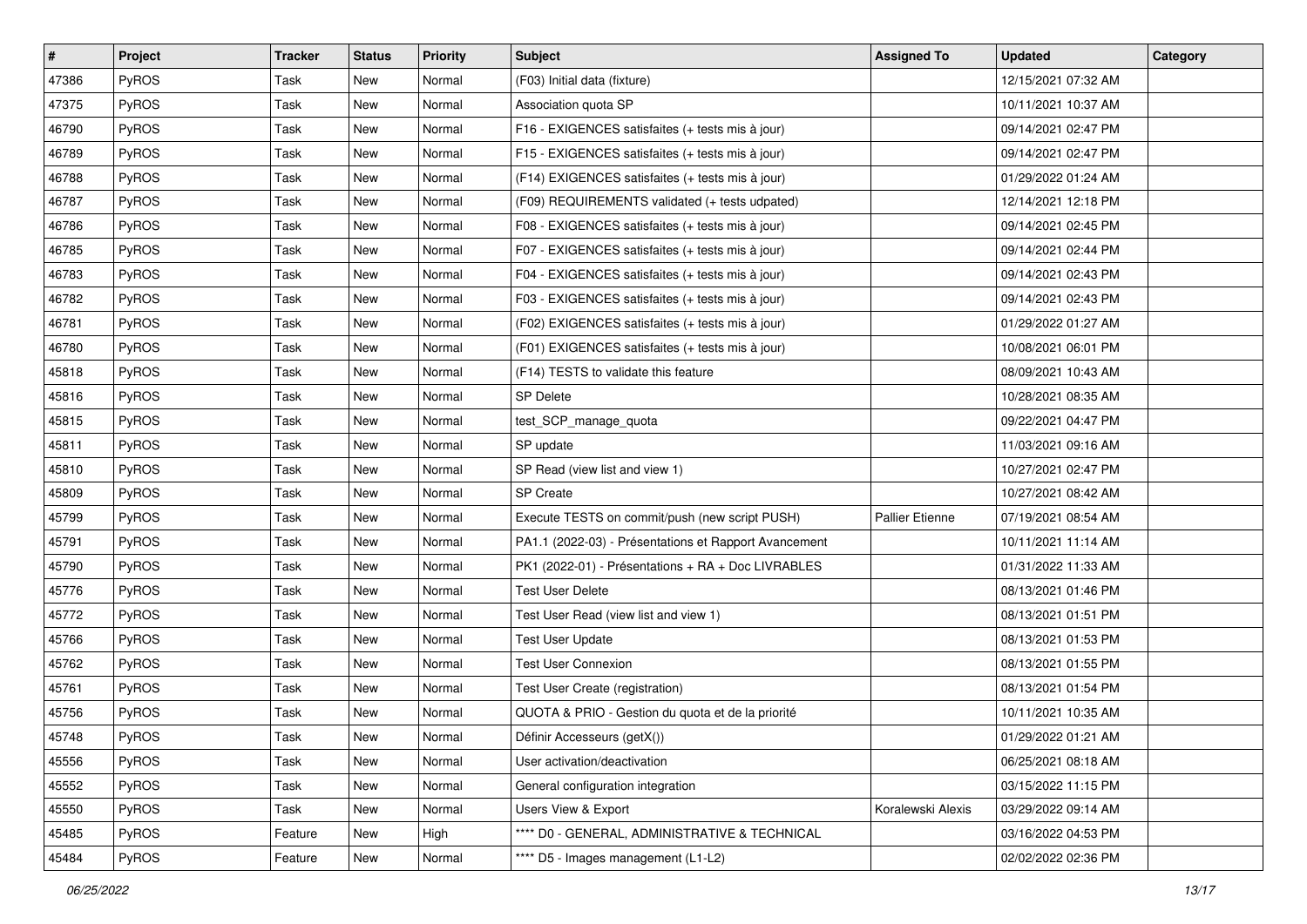| $\vert$ # | Project      | <b>Tracker</b> | <b>Status</b> | Priority | <b>Subject</b>                                                                                                          | <b>Assigned To</b> | <b>Updated</b>      | Category |
|-----------|--------------|----------------|---------------|----------|-------------------------------------------------------------------------------------------------------------------------|--------------------|---------------------|----------|
| 45483     | <b>PyROS</b> | Feature        | New           | High     | **** D4 - Images production (L0)                                                                                        |                    | 03/16/2022 07:28 AM |          |
| 45482     | <b>PyROS</b> | Feature        | <b>New</b>    | High     | **** D3 - Sequences submission & plannig                                                                                |                    | 02/22/2022 03:01 PM |          |
| 45481     | <b>PyROS</b> | Feature        | New           | Normal   | **** D2 - Users & Programs                                                                                              |                    | 03/29/2022 09:17 AM |          |
| 45480     | <b>PyROS</b> | Feature        | <b>New</b>    | High     | **** D1 - System Security & Control                                                                                     |                    | 05/24/2022 02:55 PM |          |
| 45452     | PyROS        | Story          | <b>New</b>    | Normal   | *** REQ-0XX REQUIREMENTS FROM CNES (PR)                                                                                 |                    | 06/14/2021 01:17 PM |          |
| 45346     | <b>PyROS</b> | Task           | <b>New</b>    | Normal   | (F10) ENTITIES - Initial data (fixture)                                                                                 |                    | 06/03/2021 09:17 AM |          |
| 45340     | <b>PyROS</b> | Task           | New           | Normal   | <b>INITIAL DATA (fixtures)</b>                                                                                          | Koralewski Alexis  | 12/14/2021 12:09 PM |          |
| 45295     | <b>PyROS</b> | Task           | <b>New</b>    | Normal   | Create DARK files (acquisition)                                                                                         |                    | 05/27/2021 11:22 AM |          |
| 45294     | <b>PyROS</b> | Task           | <b>New</b>    | Normal   | Create BIAS files (acquisition)                                                                                         |                    | 05/27/2021 11:22 AM |          |
| 45293     | <b>PyROS</b> | Task           | <b>New</b>    | Normal   | Create FLAT files (acquisition)                                                                                         |                    | 05/27/2021 11:21 AM |          |
| 45292     | <b>PyROS</b> | Task           | <b>New</b>    | Normal   | (F10) TESTS to validate this feature                                                                                    |                    | 05/27/2021 11:11 AM |          |
| 45291     | <b>PyROS</b> | Task           | <b>New</b>    | Normal   | (F10) AUTHORIZATIONS for this feature (who can do what) :<br>documentation & implementation                             |                    | 06/08/2021 08:19 AM |          |
| 45290     | <b>PyROS</b> | Task           | <b>New</b>    | Normal   | (F10) ENTITIES - definition & implementation                                                                            |                    | 06/03/2021 09:17 AM |          |
| 45195     | <b>PyROS</b> | Story          | <b>New</b>    | Normal   | REQ-122 Page information état agent                                                                                     |                    | 05/12/2021 12:18 PM |          |
| 45194     | <b>PyROS</b> | Story          | <b>New</b>    | Normal   | REQ-121 Limiter le nombre d'essais de connexion d'un<br>utilisateur                                                     |                    | 05/12/2021 12:17 PM |          |
| 45193     | PyROS        | Story          | <b>New</b>    | Normal   | REQ-120 Pages web dédiées pour gérer différents besoins                                                                 |                    | 05/12/2021 12:17 PM |          |
| 45192     | PyROS        | Story          | <b>New</b>    | Normal   | REQ-119 Analyse images : le service de traitement d'images<br>doit être interopérable (à distance, par service externe) |                    | 05/12/2021 12:17 PM |          |
| 45191     | <b>PyROS</b> | Story          | <b>New</b>    | Normal   | REQ-118 Avoir un obturateur sur les caméras (Utile pour faire<br>les Dark)                                              |                    | 05/12/2021 12:16 PM |          |
| 45190     | <b>PyROS</b> | Story          | <b>New</b>    | Normal   | REQ-117 Calibration : génération des images de calibration en<br>fonction du temps (DBF) (Dark dépend du temps pose)    |                    | 05/12/2021 12:16 PM |          |
| 45189     | <b>PyROS</b> | Story          | <b>New</b>    | Normal   | REQ-116 Calibration astro : trouver une solution quand l'image<br>est distendue (distortion)                            |                    | 05/12/2021 12:16 PM |          |
| 45188     | <b>PyROS</b> | Story          | New           | Normal   | REQ-115 Calibration : traiter efficacement les fichiers de<br>calibration DBF (dark, bias, flat)                        |                    | 05/12/2021 12:15 PM |          |
| 45187     | <b>PyROS</b> | Story          | <b>New</b>    | Normal   | REQ-114 Planification des séquences : Equité                                                                            |                    | 05/12/2021 12:15 PM |          |
| 45186     | <b>PyROS</b> | Story          | <b>New</b>    | Normal   | REQ-113 Planification des séquences : Efficacité, efficience                                                            |                    | 05/12/2021 12:15 PM |          |
| 45185     | <b>PyROS</b> | Story          | <b>New</b>    | Normal   | REQ-112 Planification des séquences : Flexibilité                                                                       |                    | 05/12/2021 12:14 PM |          |
| 45184     | <b>PyROS</b> | Story          | <b>New</b>    | Normal   | REQ-111 Mise en sécurité automatique en cas de cyclone                                                                  |                    | 03/16/2022 04:38 PM |          |
| 45183     | PyROS        | Story          | <b>New</b>    | Normal   | REQ-110 Arrêt et redémarrage automatique en cas de coupure<br>électrique                                                |                    | 03/16/2022 04:38 PM |          |
| 45182     | <b>PyROS</b> | Story          | New           | Normal   | REQ-109 Afficher infos utiles sur les requetes/séquences                                                                |                    | 05/12/2021 12:13 PM |          |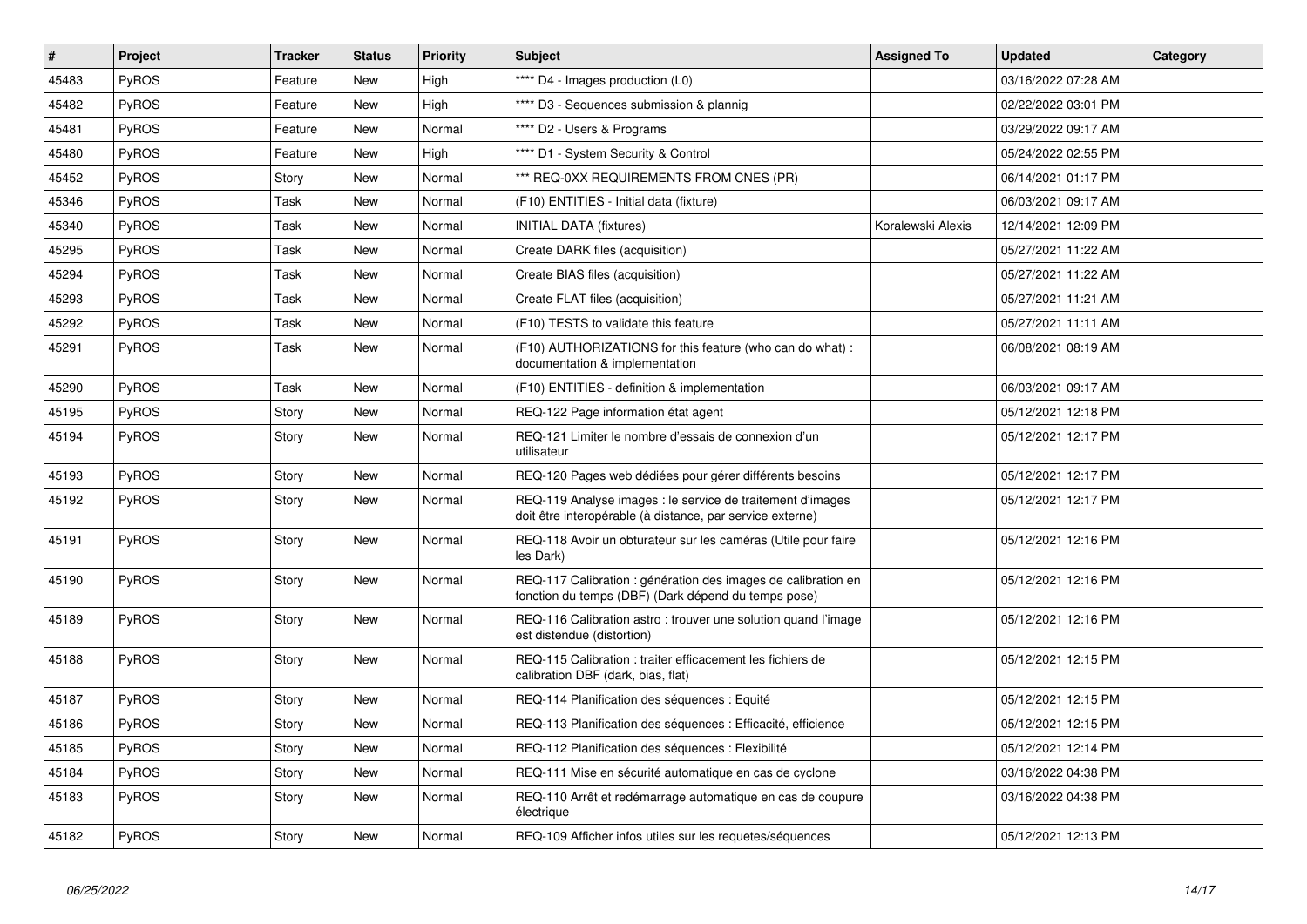| $\sharp$ | Project      | <b>Tracker</b> | <b>Status</b> | <b>Priority</b> | <b>Subject</b>                                                                                                   | <b>Assigned To</b> | <b>Updated</b>      | Category |
|----------|--------------|----------------|---------------|-----------------|------------------------------------------------------------------------------------------------------------------|--------------------|---------------------|----------|
| 45181    | PyROS        | Story          | New           | Normal          | REQ-108 Pouvoir déposer dans différents systèmes de<br>coordonnées                                               |                    | 02/22/2022 04:38 PM |          |
| 45180    | <b>PyROS</b> | Story          | New           | Normal          | REQ-107 Suivi complet d'une requête, depuis son dépot,<br>jusqu'à son exécution, en passant par sa planification |                    | 05/12/2021 12:12 PM |          |
| 45179    | PyROS        | Story          | New           | Normal          | REQ-106 Requete appartient à un SP (lié à un PI qui est lié à<br>des users)                                      |                    | 05/12/2021 12:12 PM |          |
| 45178    | PyROS        | Story          | New           | Normal          | REQ-105 Pouvoir enlever une séquence (scène) déposée pour<br>en déposer une autre                                |                    | 05/12/2021 12:11 PM |          |
| 45177    | PyROS        | Story          | New           | Normal          | REQ-104 Rôles utilisateurs (profils)                                                                             |                    | 05/12/2021 12:11 PM |          |
| 45176    | <b>PyROS</b> | Story          | New           | Normal          | REQ-103 Connexion unique pour accéder à tous les services,<br>si possible via annuaire LDAP                      |                    | 05/12/2021 12:10 PM |          |
| 45175    | PyROS        | Story          | New           | Normal          | REQ-102 Surveillance et sécurisation de la BD                                                                    |                    | 03/16/2022 04:38 PM |          |
| 45174    | PyROS        | Story          | <b>New</b>    | Normal          | REQ-213 Sauvegarde temporaire des images brutes pour<br>opérations de maintenance                                |                    | 05/12/2021 12:01 PM |          |
| 45173    | PyROS        | Story          | New           | Normal          | REQ-212 Espace privé pour extensions et déploiement sans git                                                     |                    | 05/12/2021 12:00 PM |          |
| 45172    | PyROS        | Story          | New           | Normal          | REQ-211 Allsky scan                                                                                              |                    | 05/12/2021 11:58 AM |          |
| 45171    | PyROS        | Story          | <b>New</b>    | Normal          | REQ-210 Affichage contenu BD                                                                                     |                    | 05/12/2021 11:58 AM |          |
| 45170    | PyROS        | Story          | New           | Normal          | REQ-209 Lecture des logs                                                                                         |                    | 05/12/2021 11:58 AM |          |
| 45169    | <b>PyROS</b> | Story          | New           | Normal          | REQ-208 Lecture et téléchargement des images                                                                     |                    | 05/12/2021 11:57 AM |          |
| 45168    | PyROS        | Story          | New           | Normal          | REQ-207 Rapports de synthèse, outils de monitoring                                                               |                    | 05/12/2021 11:57 AM |          |
| 45167    | PyROS        | Story          | New           | Normal          | REQ-206 Espace mutualisé (comme CADOR)                                                                           |                    | 05/12/2021 11:57 AM |          |
| 45166    | PyROS        | Story          | New           | Normal          | REQ-205 Bandeau en haut de pages pour messages d'info ou<br>avertissement                                        |                    | 05/12/2021 11:56 AM |          |
| 45165    | PyROS        | Story          | New           | Normal          | REQ-204 Architecture site, différents espaces selon les roles                                                    |                    | 05/12/2021 11:56 AM |          |
| 45164    | PyROS        | Story          | New           | Normal          | REQ-203 GUI multilingue (choix de la langue)                                                                     |                    | 05/12/2021 11:55 AM |          |
| 45163    | PyROS        | Story          | <b>New</b>    | Normal          | REQ-013 PYROS-10 ordonnancement temps réel                                                                       |                    | 07/01/2021 08:30 AM |          |
| 45162    | <b>PyROS</b> | Story          | New           | Normal          | REQ-014 PYROS-10 priorité et quotas utilisateurs                                                                 |                    | 07/01/2021 08:29 AM |          |
| 45161    | PyROS        | Story          | New           | Normal          | REQ-011 PYROS-10 ordonnanceur sur chaque télescope                                                               |                    | 07/01/2021 08:29 AM |          |
| 45160    | PyROS        | Story          | New           | Normal          | REQ-012 PYROS-10 limiter les temps morts entre requêtes                                                          |                    | 05/12/2021 10:47 AM |          |
| 45159    | PyROS        | Story          | New           | Normal          | REQ-003 Interface avec les données CNRS de manière<br>authentifiée                                               |                    | 05/12/2021 10:46 AM |          |
| 45158    | PyROS        | Story          | New           | Normal          | REQ-006 Notification de changement d'état d'une requête                                                          |                    | 05/12/2021 10:45 AM |          |
| 45157    | PyROS        | Story          | New           | Normal          | REQ-002 Déclenchement des jobs sur déclenchement au lieu<br>de scrutation                                        |                    | 05/12/2021 11:46 AM |          |
| 45156    | PyROS        | Story          | New           | Normal          | REQ-004 POC GTRS et websocket                                                                                    |                    | 05/12/2021 11:45 AM |          |
| 45155    | PyROS        | Story          | New           | Normal          | REQ-001 planification de tâches récurrentes                                                                      |                    | 05/12/2021 10:44 AM |          |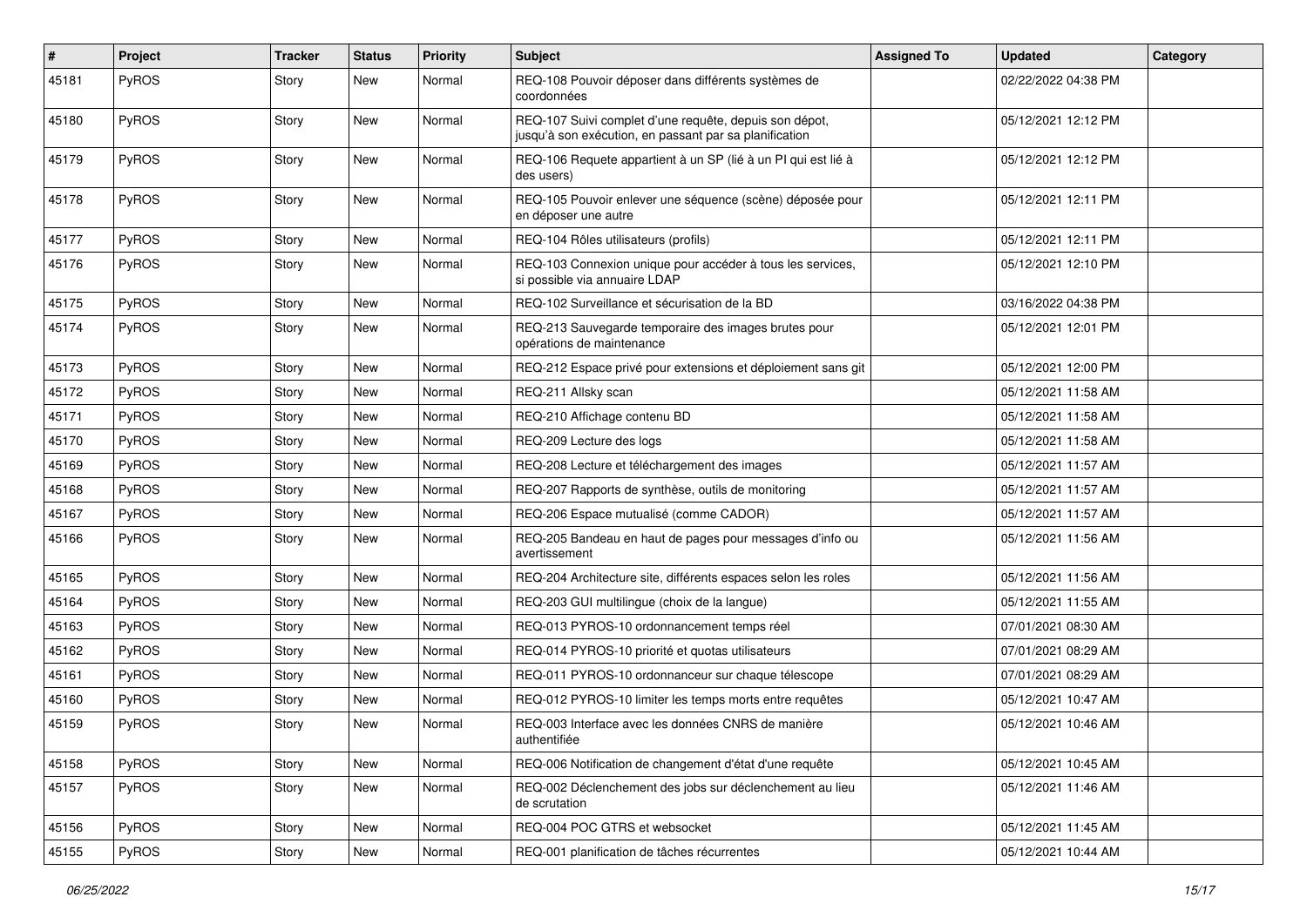| $\vert$ # | Project      | <b>Tracker</b> | <b>Status</b> | <b>Priority</b> | Subject                                                                                 | <b>Assigned To</b> | <b>Updated</b>      | Category |
|-----------|--------------|----------------|---------------|-----------------|-----------------------------------------------------------------------------------------|--------------------|---------------------|----------|
| 45154     | PyROS        | Story          | <b>New</b>    | Normal          | REQ-070 SSI_010 Spécifications techniques SSI                                           |                    | 03/16/2022 04:42 PM |          |
| 45153     | PyROS        | Story          | <b>New</b>    | Normal          | REQ-051 Sécurité des systèmes informatique (SSI)                                        |                    | 03/16/2022 04:44 PM |          |
| 45152     | <b>PyROS</b> | Story          | <b>New</b>    | Normal          | REQ-068 ACCEPT_010 Plan de validation et d'essai                                        |                    | 05/12/2021 10:42 AM |          |
| 45151     | PyROS        | Story          | New           | Normal          | REQ-069 Plan de validation et d'essai                                                   |                    | 05/12/2021 10:42 AM |          |
| 45150     | PyROS        | Story          | <b>New</b>    | Normal          | REQ-066 QUALIF_030 Exigence                                                             |                    | 05/12/2021 10:41 AM |          |
| 45149     | PyROS        | Story          | <b>New</b>    | Normal          | REQ-067 Qualification des exigences                                                     |                    | 05/12/2021 10:41 AM |          |
| 45148     | PyROS        | Story          | <b>New</b>    | Normal          | REQ-063 Qualification opérationnelle                                                    |                    | 05/12/2021 10:40 AM |          |
| 45147     | PyROS        | Story          | New           | Normal          | REQ-059 Qualification technique                                                         |                    | 05/12/2021 10:40 AM |          |
| 45146     | PyROS        | Story          | <b>New</b>    | Normal          | REQ-064 Déploiement                                                                     |                    | 05/12/2021 10:39 AM |          |
| 45145     | PyROS        | Story          | <b>New</b>    | Normal          | REQ-062 QUALIF_020 Qualification opérationnelle                                         |                    | 05/12/2021 10:39 AM |          |
| 45144     | PyROS        | Story          | <b>New</b>    | Normal          | REQ-060 JUSTIF 010 Justification de la définition                                       |                    | 05/12/2021 10:38 AM |          |
| 45143     | PyROS        | Story          | <b>New</b>    | Normal          | REQ-061 Justification de la définition                                                  |                    | 05/12/2021 10:37 AM |          |
| 45142     | PyROS        | Story          | New           | Normal          | REQ-058 QUALIF_010 Qualification technique                                              |                    | 05/12/2021 10:37 AM |          |
| 45141     | PyROS        | Story          | <b>New</b>    | Normal          | REQ-056 INTERFACE 010 Interfaçage avec PyROS                                            |                    | 05/12/2021 10:36 AM |          |
| 45140     | PyROS        | Story          | <b>New</b>    | Normal          | REQ-057 Interfaçage avec TAROT NC                                                       |                    | 05/12/2021 10:36 AM |          |
| 45139     | PyROS        | Story          | <b>New</b>    | Normal          | REQ-054 Documentation et Formation                                                      |                    | 05/12/2021 10:35 AM |          |
| 45138     | PyROS        | Story          | <b>New</b>    | Normal          | REQ-055 ERGO 040 Documentation                                                          |                    | 05/12/2021 10:35 AM |          |
| 45137     | PyROS        | Story          | <b>New</b>    | Normal          | REQ-053 ERGO_030 Formation                                                              |                    | 05/12/2021 10:35 AM |          |
| 45136     | PyROS        | Story          | <b>New</b>    | Normal          | REQ-052 ERGO_020 Operabilité                                                            |                    | 05/12/2021 10:34 AM |          |
| 45135     | PyROS        | Story          | <b>New</b>    | Normal          | REQ-050 SURETE_260 Système informatique (SSI)                                           |                    | 03/16/2022 04:42 PM |          |
| 45134     | PyROS        | Story          | New           | Normal          | REQ-043 SURETE_180 Sécurité des personnes : lumière                                     |                    | 05/12/2021 10:33 AM |          |
| 45133     | PyROS        | Story          | New           | Normal          | REQ-042 SURETE_170 Sécurité des personnes : système<br>d'arrêt automatique              |                    | 05/12/2021 10:33 AM |          |
| 45132     | PyROS        | Story          | <b>New</b>    | Normal          | REQ-031 SURETE_040 Automatisation du bâtiment                                           |                    | 05/12/2021 10:32 AM |          |
| 45131     | PyROS        | Story          | New           | Normal          | REQ-049 SURETE 250 Transfert des données                                                |                    | 03/16/2022 04:16 PM |          |
| 45130     | PyROS        | Story          | New           | Normal          | REQ-047 SURETE 240 Sauvegarde des données brutes                                        |                    | 03/16/2022 04:42 PM |          |
| 45129     | PyROS        | Story          | <b>New</b>    | Normal          | REQ-046 SURETE_210 Arrêt du système en cas de condition<br>météorologiques défavorables |                    | 03/16/2022 04:42 PM |          |
| 45128     | PyROS        | Story          | New           | Normal          | REQ-045 SECURITE_200 Système d'alerte                                                   |                    | 03/16/2022 04:42 PM |          |
| 45127     | PyROS        | Story          | New           | Normal          | REQ-044 SURETE_190 Sécurité des personnes : système<br>d'arrêt d'urgence                |                    | 05/12/2021 10:30 AM |          |
| 45126     | PyROS        | Story          | New           | Normal          | REQ-048 sauvegarde des données brutes                                                   |                    | 03/16/2022 04:43 PM |          |
| 45125     | PyROS        | Story          | New           | Normal          | REQ-041 information sur les composants (ajout)                                          |                    | 05/12/2021 10:29 AM |          |
| 45124     | PyROS        | Story          | New           | Normal          | REQ-038 focalisation, alignement,                                                       |                    | 05/12/2021 10:29 AM |          |